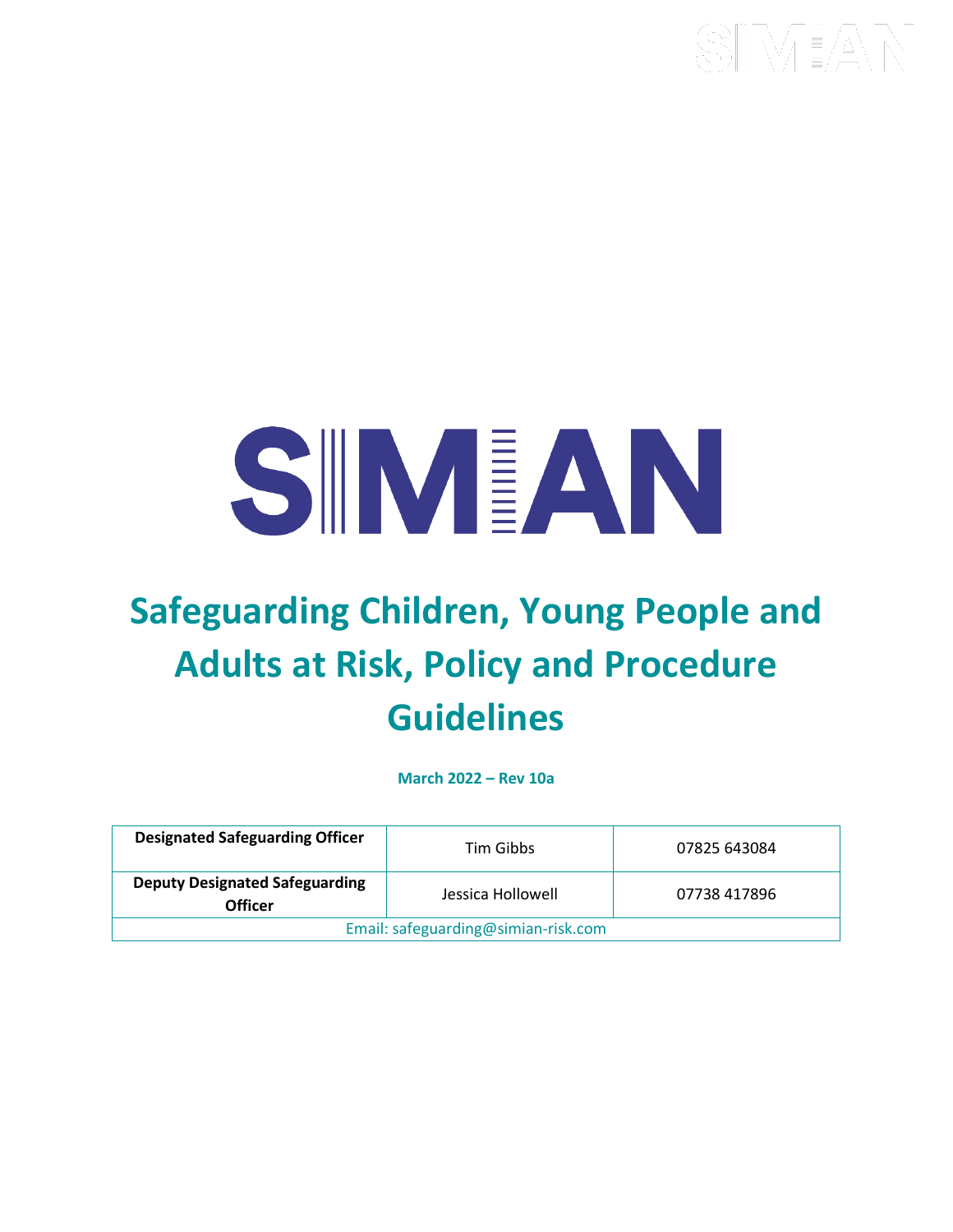

#### **POLICY STATEMENT**

Simian Risk Management Limited (SIMIAN) fully recognises its responsibilities for protecting young people and adults at risk. Our policy applies to all staff and contractors working at SIMIAN. We have developed this policy in consultation with the Local Safeguarding Children Board and the Adult Social Care Team. There are five main elements to our policy: -

- Ensuring we practice safe recruitment in checking the suitability of staff and contractors to work with young people and adults at risk;
- Raising the awareness of young people and adults at risk on safeguarding and associated protection arrangements. Equipping young people and adults at risk with the knowledge needed to help keep them safe;
- The training and development of staff to recognise issues relating to safeguarding of young persons and adults that may be at risk.
- Developing and implementing procedures for identifying and reporting cases, or suspected cases, of abuse and radicalisation;
- Supporting apprentices and other learners who have been abused in accordance with his/her agreed protection plan;
- Establishing a safe environment in which young people and adults at risk can learn and develop.

We recognise that because of the day-to-day contact with apprentices and other learners, staff are well placed to observe the outwards signs of abuse and radicalisation. SIMIAN will therefore: -

- Establish and maintain an environment where apprentices and other learners feel secure, are encouraged to talk, and are listened to;
- Ensure apprentices and other learners know that there are those within SIMIAN whom they can approach if they have a concern.

We will follow the procedures set out by the Local Safeguarding Children Board or Adult Social Team and take account of guidance issued by H.M. Government to: -

- Ensure we have a designated senior person for the protection of young people and adults at risk who has received appropriate training and support for this role;
- Ensure we have a nominated Senior Manager responsible for the protection of young people and adults at risk;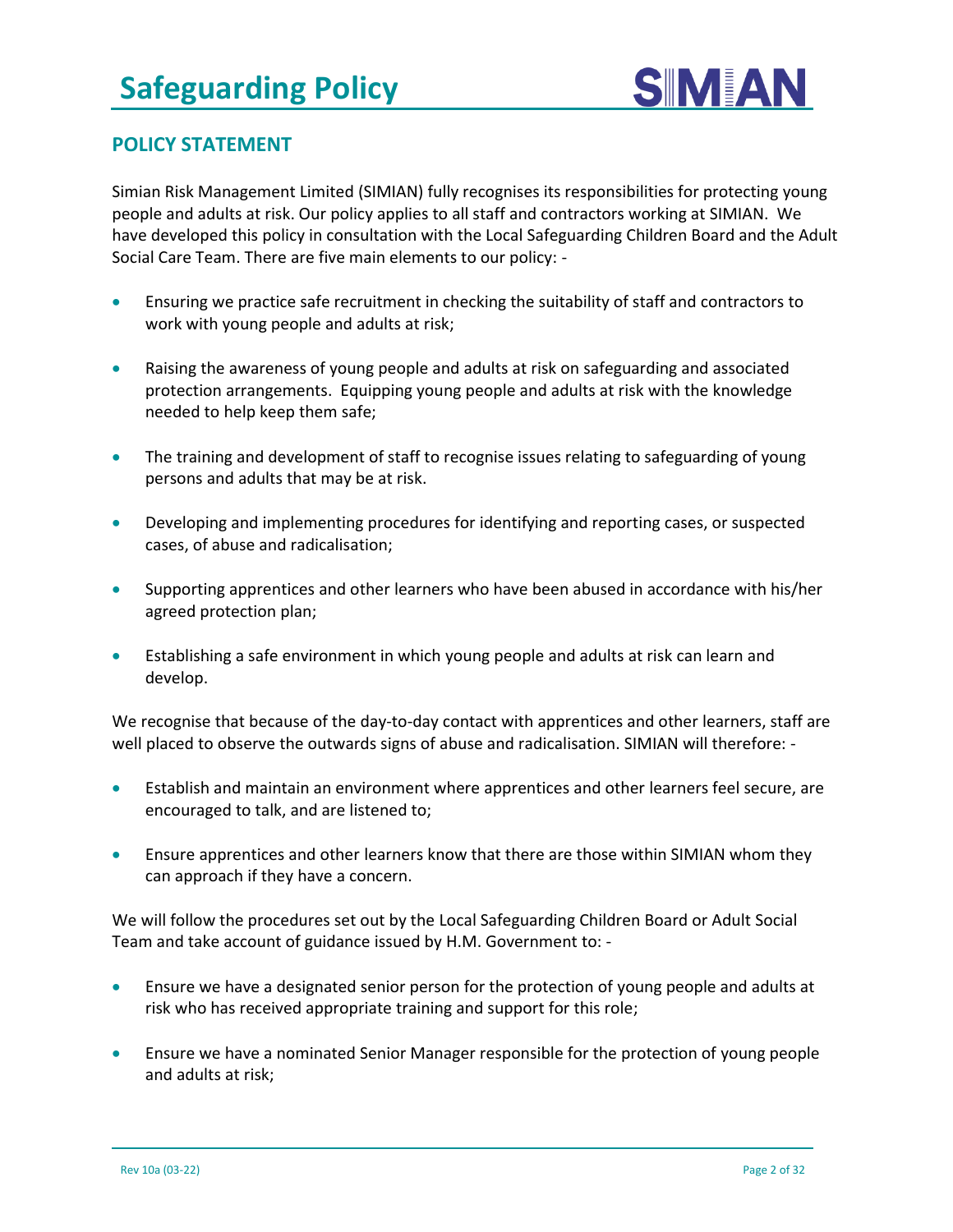

- Ensure every member of staff (including temporary and supply contractor staff and volunteers) know the name of the designated senior person responsible for the protection of young people and adults at risk and their role;
- Ensure all staff and volunteers understand their responsibilities in being alert to the signs of abuse and responsibility for referring any concerns to the designated senior person responsible for the protection of young people and adults at risk;
- Notify social services if there is an unexplained absence of more than two days of an apprentice or other learner who is subject to a protection plan;
- Develop effective links with relevant agencies and co-operate as required with their enquiries regarding protection matters including attendance at case conferences;
- Retain written records of concerns about young people and adults at risk, even where there is no need to refer the matter immediately;
- Ensure all records are kept securely; separate from the main apprentice or learner file, and in locked locations;
- Develop and then follow procedures where an allegation or safeguarding concern is made against a member of staff or volunteer;
- Ensure safe recruitment practices are always followed.

We recognise that apprentices or other learners who are abused or witness violence may find it difficult to develop a sense of self-worth. They may feel helplessness, humiliation and some sense of blame. SIMIAN may be the only stable, secure and predictable element in the lives of apprentices or other learners at risk. When in learning their behaviour may be challenging and defiant or they may be withdrawn. SIMIAN will endeavour to support the apprentice or learner through: -

- The content of the training programme;
- SIMIAN's ethos which promotes a positive, supportive and secure environment and gives apprentices and other learners a sense of being valued;
- SIMIAN's behaviour expectations which include supporting young people and adults at risk;
- SIMIAN will ensure that apprentices and other learners know that some behaviour is unacceptable, but that they are valued and not to be blamed for any abuse which has occurred;
- Liaison with other agencies that support learners such as Social Services, Child and Adult Mental Health Service, Education Welfare Service and Educational Psychology Service;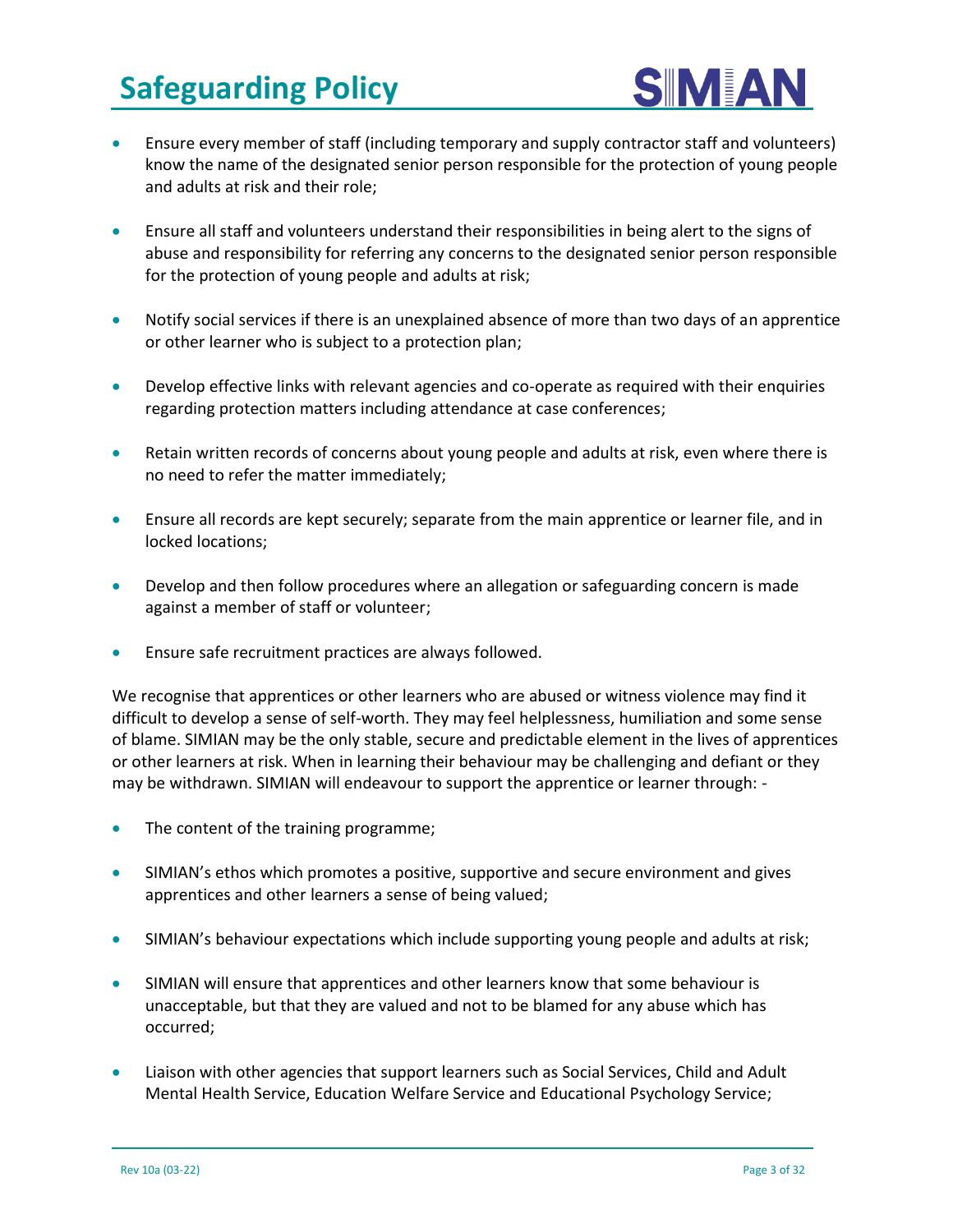

• Ensuring that where an apprentice or other learner who is subject to a protection plan, leaves their training programme, that the relevant social worker is informed immediately. We will review our Safeguarding Children, Young People and Adults at Risk Policy and procedures at least once every year to make sure they are still relevant and effective.

**Signed:** 

 $P_{\text{A}}$ 

**Managing Director** March 2022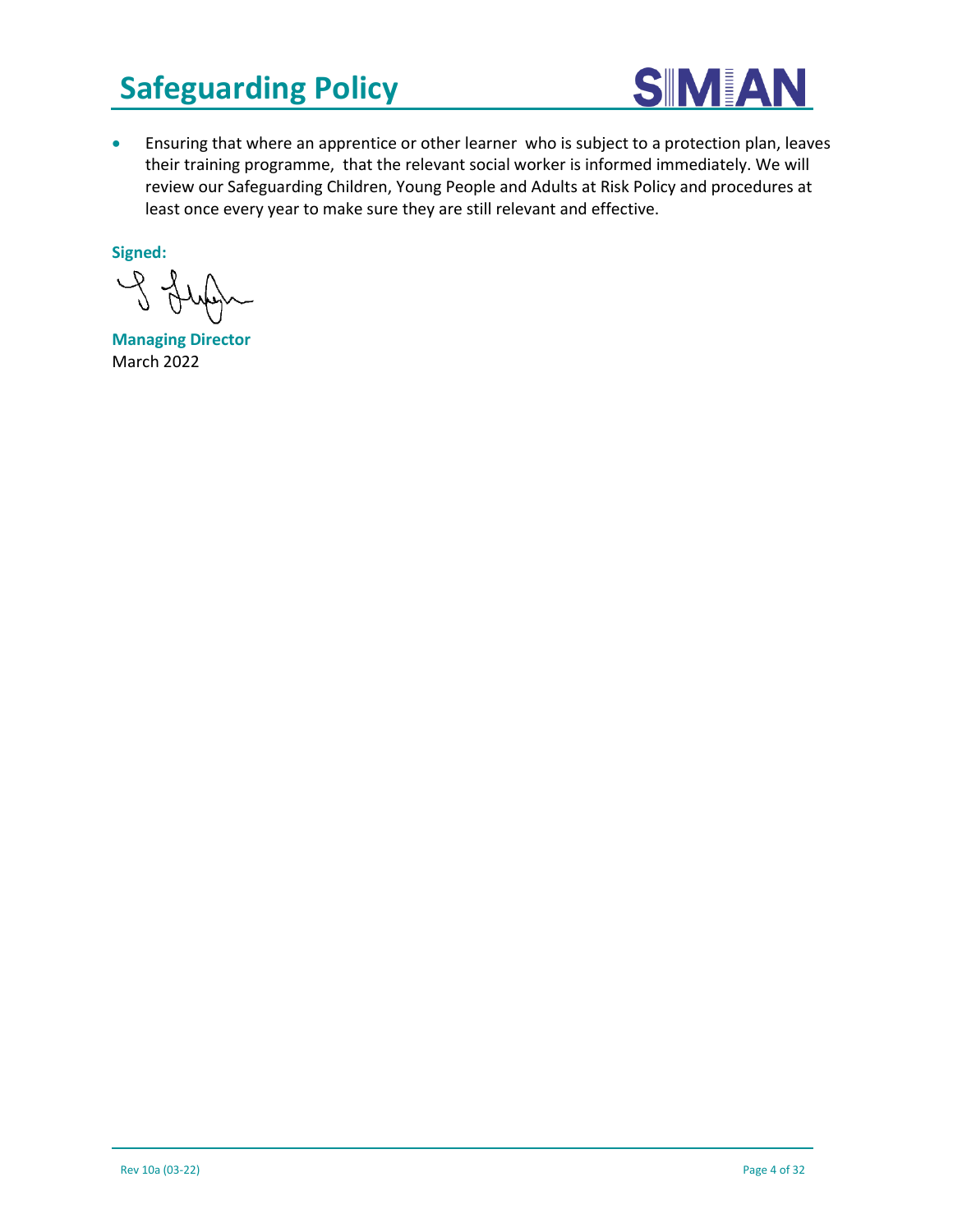

#### **PROCEDURES**

#### **1. Overview**

- 1.1. SIMIAN acknowledges its responsibilities in relation to safeguarding and promoting the welfare of young people (anyone under the age of 18) and adults at risk (formerly vulnerable adults). SIMIAN recognises its responsibility to safeguard the welfare of all young people and adults at risk by protecting them from physical, emotional or sexual harm and from neglect or bullying, or from any form of radicalisation.
- 1.2. SIMIAN will comply with current safeguarding legislation, regulations and guidelines and will take additional reasonable steps to safeguard and minimise the risk of harm to everyone accessing its training programmes and services.
- 1.3. Our Health and Safety Policy, the Prevent Strategy, the Safeguarding Children, Young People and Adults at Risk, Policy and Procedure Guidelines and related procedures are designed to ensure the safeguarding of all apprentices and learners who access our programmes and services in regulated activities. SIMIAN takes seriously any allegation, safeguarding concern or information concerning abuse or neglect and, where deemed necessary within the legislation, will make a referral to the appropriate agency. In addition, our safeguarding procedures also help protect our staff from potential harm or damage and can help avoid any false allegations.
- 1.4. Safeguarding is everybody's responsibility and, as such these procedures apply to all SIMIAN's members of staff who work in direct contact with apprentices and learners. Abuse may take place both outside and inside the SIMIAN setting. Everyone who is part of SIMIAN is responsible for safeguarding, promoting and protecting the welfare of young people and adults at risk. Members of staff will be provided with appropriate training and support to ensure that they are able to implement this policy.
- 1.5. SIMIAN will: -
- 1.5.1. Ensure it practices safe recruitment in checking the suitability of members of staff to work with young people and adults at risk.
- 1.5.2. Implement processes for identifying and reporting cases, or suspected cases, of abuse.
- 1.5.3. Support apprentices and other learners who have been abused in accordance with their agreed protection plan.
- 1.5.4. Establish a safe environment in which young people and adults at risk can learn and develop, feel secure, are encouraged to talk and are listened to.
- 1.5.5. Ensure apprentices and other learners know the identity of the Designated Safeguarding Officer whom they can approach if they have a concern.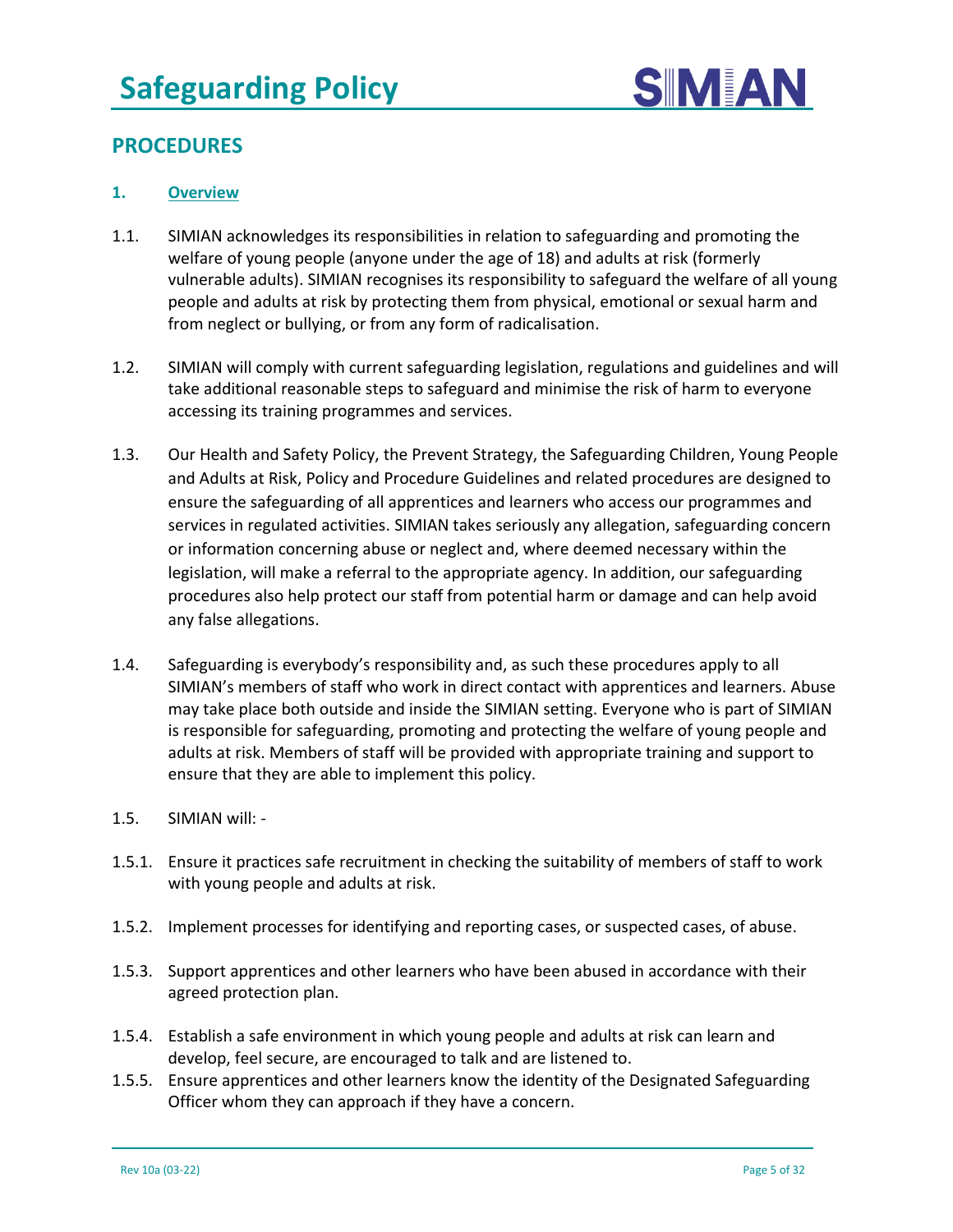

- 1.5.6. Will take account of guidance issued by the Department of Education, the Warrington and Waltham Forest Safeguarding Children Boards and the Warrington and Waltham Forest Safeguarding Adult Social Care Teams and Children's and Adult's Safeguarding Boards from other local areas, as required.
- 1.5.7. Will take seriously and respond swiftly and appropriately to all incidents, allegations, safeguarding concerns or suspicions of poor practice or abuse.

#### **2. Legislation**

- 2.1. Legislation and a range of statutory guidelines relating to the safeguarding of children and adults at risk are in place and applicable to SIMIAN. They include the following: -
	- Childrens' Act 2014.
	- The Protection of Children Act 1999
	- Education Act (2002).
	- Keeping Children Safe in Education (2021)
	- What to do if You are Worried a Child is being Abused (March 2015)
	- No Secrets (2015)
	- Sexual Violence and Sexual Harassment (2021)
	- The Sexual Offences Act 2003
	- Education and Training (Welfare of Children) Act 2021
	- Police Act 1997 (Protection of Vulnerable Adults) Regulations 2013
	- Children and Social Work Act 2017
	- GDPR 2018 and the Data Protection Act 2018
	- Modern Slavery Act 2015
	- Safeguarding Children and Young People from Knife Crime 2019
	- UK Council for Internet Safety (UKCIS) 2020.
	- Safeguarding Vulnerable Groups Act 2006
	- Care Act 2014
	- The Counter Terrorism and Security Act 2015
	- The Protection of Freedoms Act 2012 Safeguarding Vulnerable Groups Act 2006 (Controlled Activity and Prescribed Criteria) Regulations and Amendments 2012

#### **3. Management Responsibility**

3.1. The SIMIAN Managing Director has overall responsibility for this policy.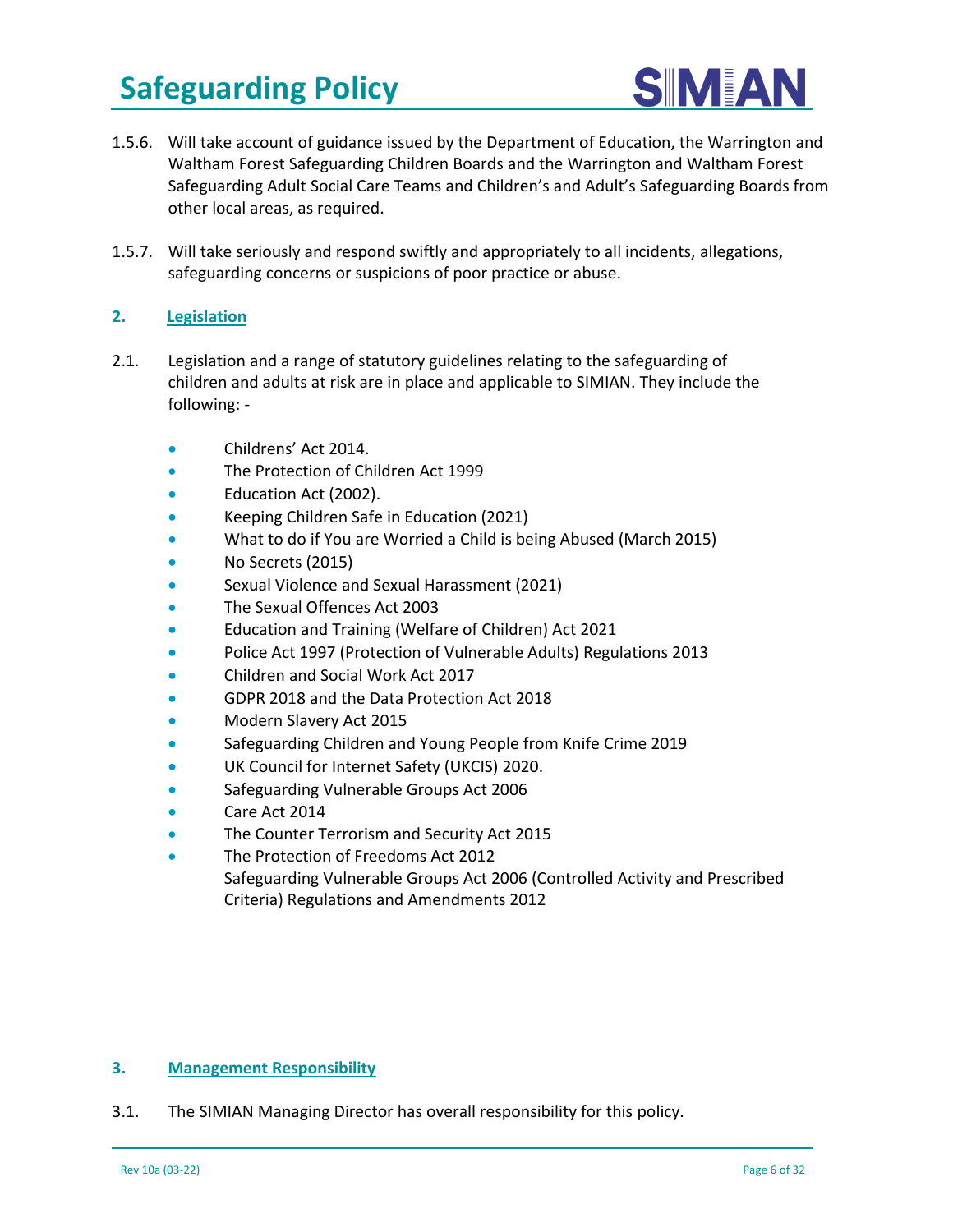

- 3.2. The SIMIAN Designated Safeguarding Officer manages the day-to-day implementation, related policies and procedures, training requirements and maintains and monitors all reports for satisfactory closure.
- 3.3 Cases of reported allegations, safeguarding concerns or risks and outcomes will be reviewed as part of the monthly Senior Leadership Team Meeting review process.
- 3.4. SIMIAN is committed to promoting a positive, supportive and secure environment where apprentices and other learners feel valued and safe.
- 3.5. SIMIAN is committed to working with local safeguarding organisations, such as the Safeguarding Children Boards, the police, Health Authority and Social Care Partnership, Channel, the Education and Skills Funding Agency and other community and referral groups to ensure the safeguarding of all apprentices and other learners.

#### **4. SIMIAN Designated Safeguarding Officer**

- 4.1. It is the responsibility of the Designated Safeguarding Officer to:
	- Investigate, improve, monitor and review SIMIAN's safeguarding processes;
	- Take action on referrals from both internal and external sources;
	- Make decisions about referrals to the Social Services Child Protection Team, Safeguarding Boards and the police;
	- Endeavour to keep up to date with all relevant legislation, regulations and guidelines;
	- Collect all necessary data and ensure it is kept strictly confidential and protected by password access and stored under lock and key;
	- Determine if an internal investigation is required and liaise with Social Services and the police to avoid compromising any official investigation;
	- Identify and signpost to organisations for support where characteristics of exploitation, extremism, bullying, abuse or grooming has been recognised;
	- Liaise with the Managing Director to ensure all necessary support and guidance is available as appropriate.
- **5. Responsibilities of SIMIAN Members of Staff**
- 5.1 It is the responsibility of all members of staff to: -
	- Attend safeguarding training as required.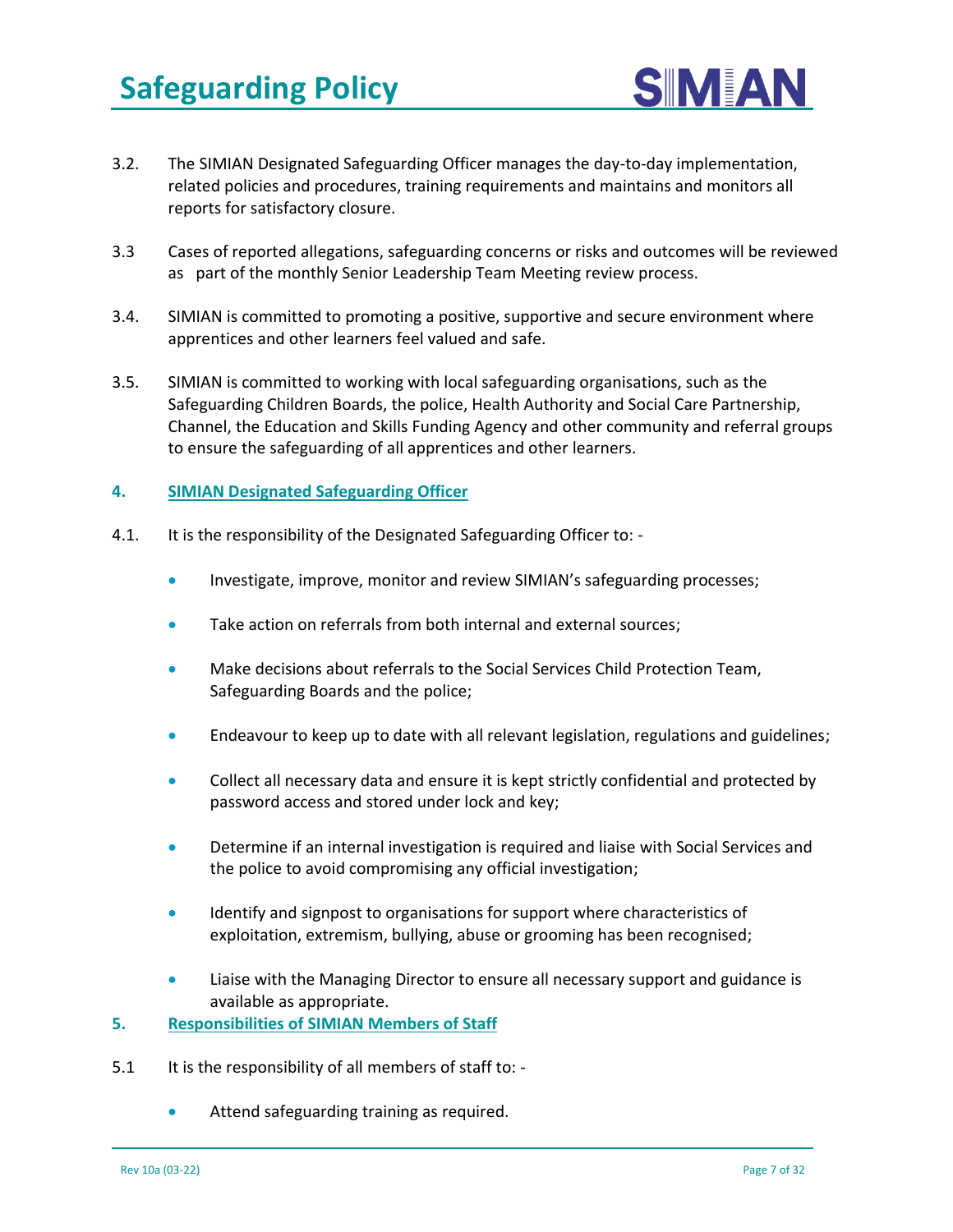

- Familiarise themselves with this policy and associated procedures.
- Safeguard and promote the welfare of young people and adults at risk.
- Alert the Designated Safeguarding Officer if they have concerns about a young person or adult at risk.
- Seek urgent medical or police assistance if needed.
- Understand the risks of bullying, grooming, abuse, exploitation, extremism and on-line safety and how to support apprentices and other learners in keeping themselves safe

#### **6. Definitions**

#### 6.1 Young Person

This policy recognises and builds on the legal and statutory definitions of a young person, the distinction between ages of consent, civil and criminal liability are recognised but in the pursuit of good practice for SIMIAN, a young person is recognised as being under the age of 18 years.

#### 6.2 Adult at Risk

This refers to all those adults (aged over 18) who have care and support needs, are experiencing or are at risk of abuse or neglect and as a result of those care and support needs are unable or less able to protect themselves from experiencing abuse or neglect or the risk of it (Care Act 2014).

#### 6.3 Physical Abuse

A form of abuse which may involve hitting, shaking, throwing, poisoning, burning or scalding, drowning, suffocating or otherwise causing physical harm to a child. Physical harm may also be caused when a parent or carer fabricates the symptoms of, or deliberately induces, illness in a child.

#### 6.4 Emotional Abuse

The persistent emotional maltreatment of a child such as to cause severe and persistent adverse effects on the child's emotional development. It may involve conveying to a child that they are worthless or unloved, inadequate, or valued only in so far as they meet the needs of another person. It may include not giving the child opportunities to express their views, deliberately silencing them or 'making fun' of what they say or how they communicate. It may feature age or developmentally inappropriate expectations being imposed on children. These may include interactions that are beyond a child's developmental capability, as well as overprotection and limitation of exploration and learning, or preventing the child participating in normal social interaction. It may involve seeing or hearing the ill treatment of another. It may involve serious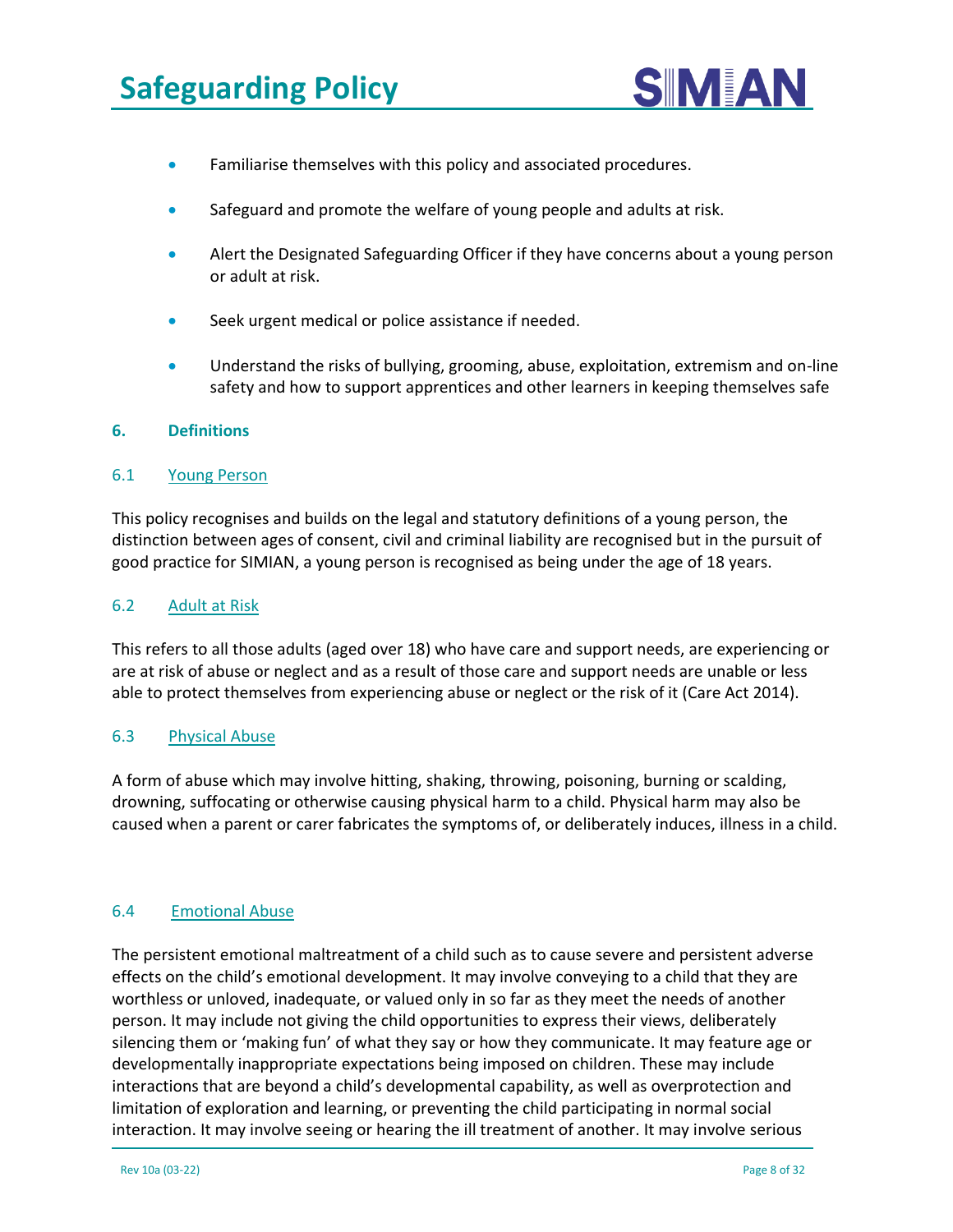

bullying (including cyber bullying), causing children frequently to feel frightened or in danger, or the exploitation or corruption of children. Some level of emotional abuse is involved in all types of maltreatment of a child, though it may occur alone.

#### 6.5 Sexual Abuse

Involves forcing or enticing a child or young person to take part in sexual activities, not necessarily involving a high level of violence, whether or not the child is aware of what is happening. The activities may involve physical contact, including assault by penetration (for example, rape or oral sex) or non-penetrative acts such as masturbation, kissing, rubbing and touching outside of clothing. They may also include non-contact activities, such as involving children in looking at, or in the production of, sexual images, watching sexual activities, encouraging children to behave in sexually inappropriate ways, or grooming a child in preparation for abuse. Sexual abuse can take place on-line, and technology can be used to facilitate off-line abuse. Sexual abuse is not solely perpetrated by adult males. Women can also commit acts of sexual abuse, as can other children.

#### 6.6 peer on peer abuse

This includes all types of bullying (including cyber bullying); sexual violence and sexual harassment; physical abuse such as hitting, kicking, hair pulling or otherwise causing physical harm; sexting and initiating/hazing type violence and rituals; child sexual exploitation; gang activity and youth violence. Teenage relationship abuse is defined as a pattern of actual or threatened acts of physical, sexual and/or emotional abuse, perpetrated by an adolescent (between the ages of 13 and 18) against a current or former partner. Abuse may include insults, coercion, social sabotage, sexual harassment, threats and/or acts of physical or sexual abuse. Sexual violence and sexual harassment can occur between two children of any sex. They can occur through a group of children sexually assaulting or sexually harassing a single child or a group of children.

Peer on Peer abuse requires a specific focus within SIMIAN as it is recognised that it is a particularly sensitive and complex area of safeguarding learners. All staff should recognise that learners are capable of abusing their peers and that inappropriate behaviour should never be tolerated or passed off as 'banter' or 'part of growing up'.

Peer on peer abuse is often gender specific, such as girls being inappropriately touched or sexually abused by boys; boys may be more vulnerable to initiation or hazing type violence and rituals. It is important to deal with a situation of peer abuse immediately and sensitively. As with any safeguarding concern, it is important to gather the information as soon as possible to ascertain the true facts. This should be done objectively, with consideration of intent. Where it is deemed that any party involved in the peer-on-peer abuse is at risk, then a safeguarding referral should be made. Where there is a potential criminal act, the police should also be informed.

#### 6.8 Bullying

Bullying is persistent behaviour directed against an individual, which is intimidating, offensive or malicious and undermines the confidence and self-esteem of the recipient which may cause him or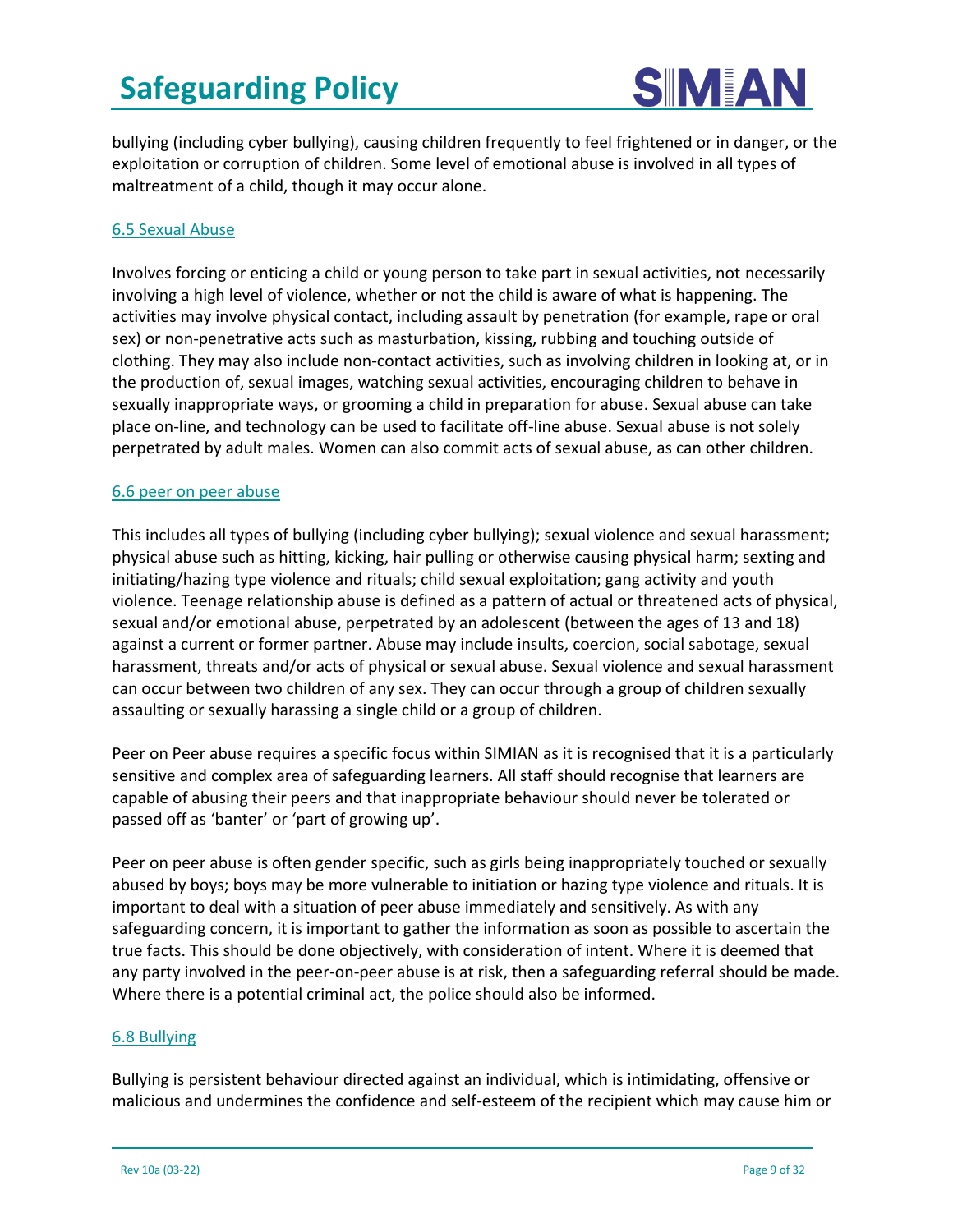

her to suffer stress. Bullying can take place by direct personal contact, or through digital communication such as mobile phones, social networking sites, email or gaming consoles.

#### 6.9 Child Sexual Exploitation

Child sexual exploitation is a form of child sexual abuse. It occurs where an individual or group takes advantage of an imbalance of power to coerce, manipulate or deceive a child or young person under the age of 18 into sexual activity (a) in exchange for something the victim needs or wants, and/or (b) for the financial advantage or increased status of the perpetrator or facilitator. The victim may have been sexually exploited even if the sexual activity appears consensual. Child sexual exploitation does not always involve physical contact; it can also occur through the use of technology. A significant number of children who are victims of sexual exploitation go missing from home, care or education at some point. Some of the following signs may be indicators of sexual exploitation: -

- Young people who appear with unexplained gifts or new possessions;
- Young people who associate with other young people involved in exploitation;
- Young people who have older boyfriends or girlfriends;
- Young people who suffer from sexually transmitted infections or become pregnant;
- Young people who suffer from changes in emotional wellbeing;
- Young people who misuse drugs and alcohol;
- Young people who go missing for periods of time or regularly come home late;
- Children who regularly miss school or education or do not take part in education.

#### 6.10 Female Genital Mutilation

Female Genital Mutilation (FGM) is a procedure where the female genitals are deliberately cut, injured or changed, but where there is no medical reason for this to be done. FGM is most commonly carried out on girls between infancy and the age of 15, most often before puberty starts. It is illegal in the UK. Section 5B of the Female Genital Mutilation Act 2003 (as inserted by section 74 of the Serious Crime Act 2015) places a statutory duty upon teachers along with regulated health and social care professionals in England and Wales, to report to the police where they discover (either through disclosure by the victim or visual evidence) that FGM appears to have been carried out on a girl under 18. Teachers must personally report to the police cases where they discover that an act of FGM appears to have been carried out.

#### 6.11 Neglect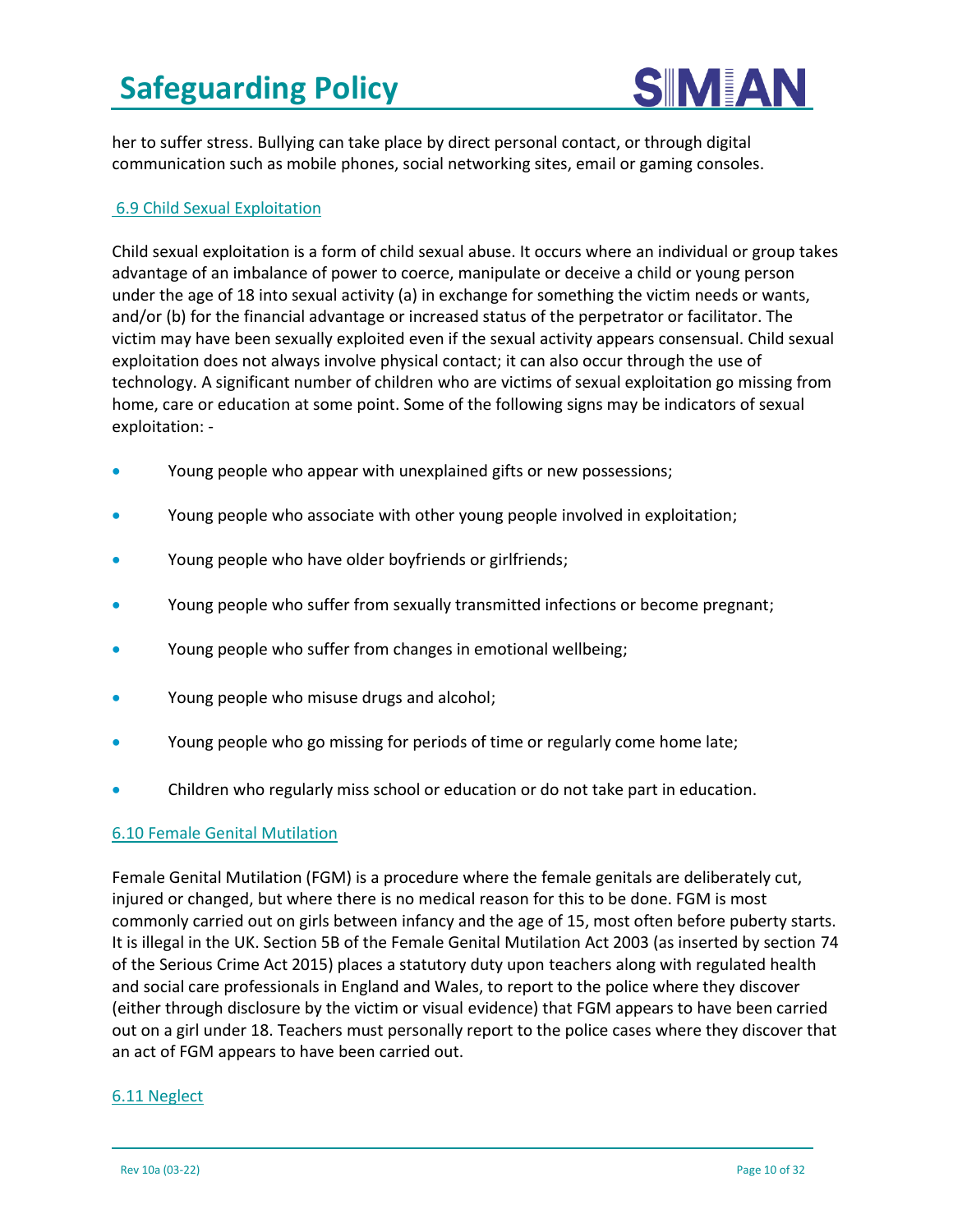

The persistent failure to meet a child's basic physical and/or psychological needs, likely to result in the serious impairment of the child's health or development. Neglect may occur during pregnancy as a result of maternal substance abuse. Once a child is born, neglect may involve their parent or carer failing to: -

- Provide adequate food, clothing and shelter (including exclusion from home or abandonment)
- Protect a young person from physical and emotional harm or danger;
- Ensure adequate supervision (including the use of inadequate caregivers);
- Ensure access to appropriate medical care or treatment;
- Neglect may also include neglect of, or unresponsiveness to, a child's basic emotional needs.

#### 6.12 Significant Harm

Some children are in need because they are suffering or likely to suffer significant harm. The Children Act 1989 introduced the concept of significant harm as the threshold that justifies compulsory intervention in family life in the best interests of children.

#### 6.12. Extremism

Extremism goes beyond terrorism and includes people who target the vulnerable – including the young – by seeking to sow division between communities on the basis of race, faith or denomination; justify discrimination towards women and girls; persuade others that minorities are inferior; or argue against the primacy of democracy and the rule of law in our society. Extremism is defined in the Counter Extremism Strategy 2015 as the vocal or active opposition to our fundamental values, including the rule of law, individual liberty and the mutual respect and tolerance of different faiths and beliefs. We also regard calls for the death of members of our armed forces as extremist. See the SIMIAN Prevent Strategy Policy.

#### 6.13. Psychological Abuse

This includes emotional abuse, threats of harm or abandonment, deprivation of contact, humiliation, blaming, controlling, intimidation, coercion or harassment. It also includes verbal abuse, cyber bullying and isolation or an unreasonable and unjustified withdrawal from services or supportive networks.

#### 6.14. Financial Abuse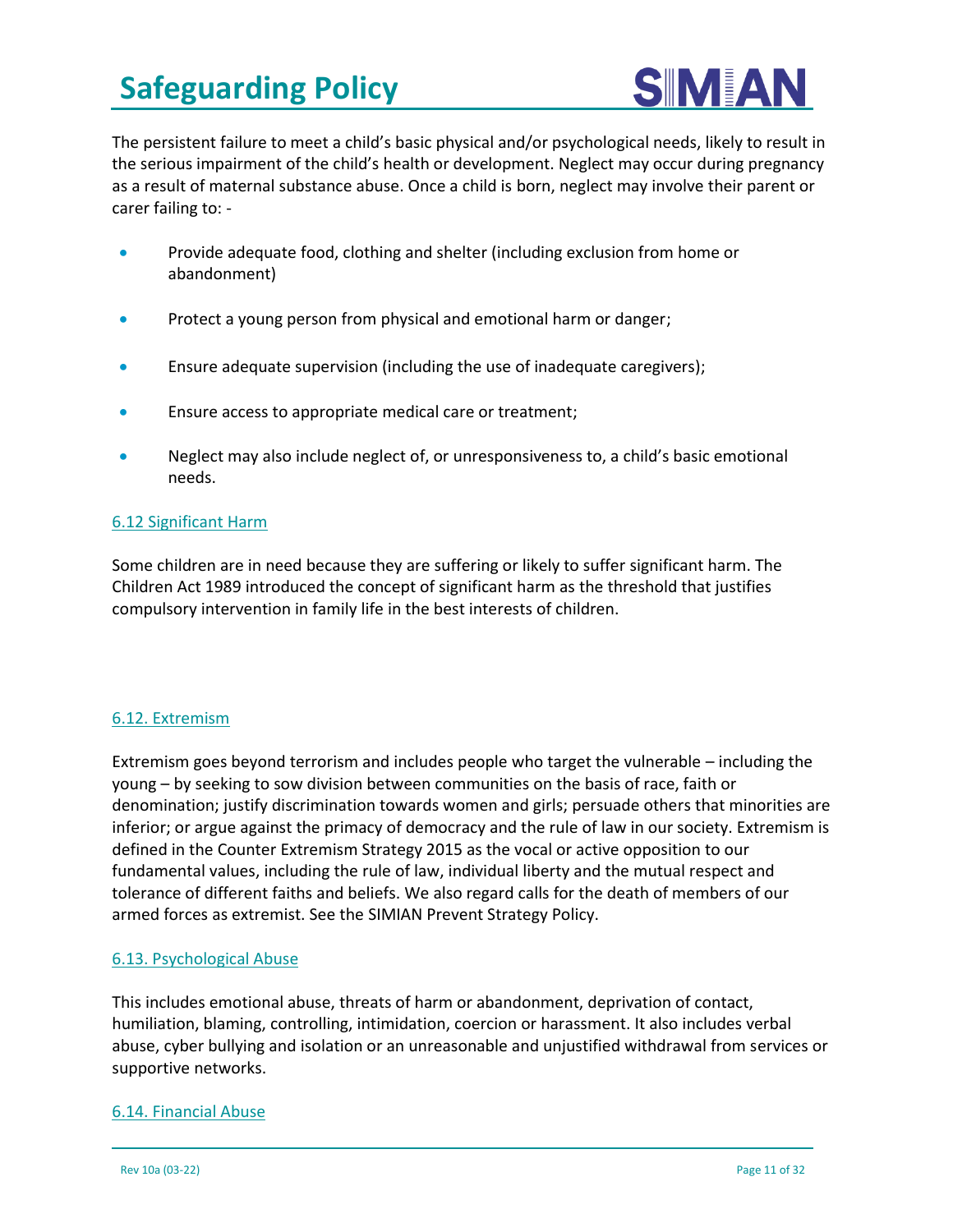

This includes theft of money or valuables, fraud, exploitation, pressure in connection with wills, property, enduring power of attorney, or inheritance or financial transactions, or the inappropriate use, misuse or misappropriation of property, possessions or benefits.

#### 6.15. Neglect and Acts of Omission

This includes not being provided with enough food or the right kind of food, or not being taken proper care of. Leaving the person without help to wash or change dirty or wet clothes, not getting them to a doctor when one is needed or not making sure that they have the right medicines.

#### 6.16. Discriminatory Abuse

This includes some forms of harassment, slurs or similar unfair treatment Relating to race, gender, gender identity, age, disability, sexual orientation or religion.

#### 6.17. Self-Neglect

This is not a direct form of abuse, but employees need to be aware of it in the general context of risk assessment/risk management and to be aware that they may owe a duty of care to a vulnerable individual who places him/herself at risk in this way.

#### 6.18. Self-Harm

Self-harm is defined as self-poisoning or injury, irrespective of the apparent purpose of the act. Selfharm is an expression of personal distress, not an illness, and there are many varied reasons for a person to harm him or herself. Most cases of self-harm do not result in suicide; however, self-harm is known to be a risk factor in suicidal behaviour.

#### 6.19. Suicide

Suicide is the intentional and deliberate act of taking one's own life; youth suicide is a major global public health issue. While suicide rates are higher among 20-24 year olds, suicidal behaviour that may precede suicide is established in the earlier years. Suicide consistently ranks as one of the leading causes of death for adolescents between 15 and 19 years of age. Research suggests that certain situations put children and young people at more risk of suicide, including suffering loss or bereavement, relationship issues, experiencing bullying and/or racism, living in isolated areas and living in unhappy circumstances.

#### 6.20. Looked After Children

The term 'Looked After Children' in the Children Act 1989 refers to all children and young people being looked after by a local authority, namely: - those subject to care orders or interim care orders (under sections 31 and 38 of the 1989 Act); those children who have been placed, or are authorised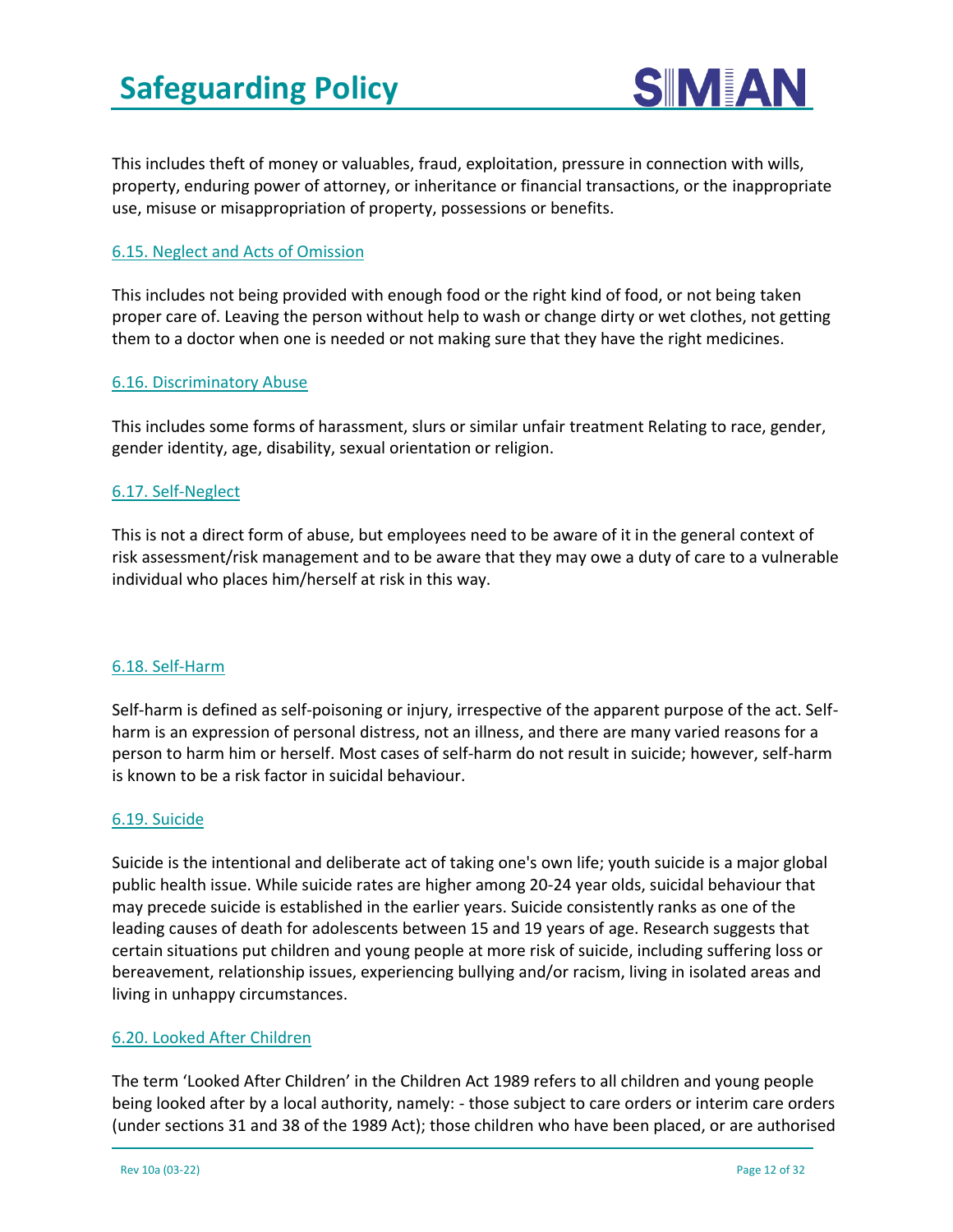

to be placed, with prospective adopters by a local authority (section 18(3) of the Adoption and Children Act 2002); those who are voluntarily accommodated under section 20 of the 1989 Act, including unaccompanied asylum-seeking children (where children are accommodated under this provision, parental responsibility remains with the parents); and those who are subject to court orders with residence requirements (e.g. secure remand or remand to local authority accommodation), in accordance with section 21 of the 1989 Act.

#### 6.21. So-Called 'Honour Based' Violence and Abuse

So-called 'honour-based' violence (HBV) and abuse encompasses crimes which have been committed to protect or defend the honour of the family and/or the community, including Female Genital Mutilation (FGM), forced marriage, and practices such as breast ironing.

#### 6.22. Forced Marriage

A forced marriage is a marriage in which one or both spouses do not consent to the marriage but are coerced into it. Duress can include physical, psychological, financial, sexual and emotional pressure. In cases of adults at risk who lack the capacity to consent to marriage, coercion is not required for a marriage to be forced. The Forced Marriage (Civil Protection) Act was enacted in 2007 and came into force on 25 November 2008. The Act forms part of the Family Law Act 1996 and makes provision for protecting children, young people and adults from being forced into marriage without their free and full consent.

#### 6.23. Domestic Abuse

Any incident or pattern of incidents of controlling, coercive or threatening behaviour, violence or abuse between those aged 16 or over who are or have been intimate partners or family members regardless of gender or sexuality. This can encompass but is not limited to the following types of abuse: - psychological, physical, sexual, financial and emotional. Controlling behaviour is a range of acts designed to make a person subordinate and/or dependent by isolating them from sources of support, exploiting their resources and capacities for personal gain, depriving them of the means needed for independence, resistance and escape and regulating their everyday behaviour. Coercive behaviour is an act or a pattern of acts of assault, threats, humiliation and intimidation or other abuse that is used to harm, punish, or frighten their victim.

#### 6.24. Eating Disorders

Eating Disorders include anorexia nervosa, bulimia nervosa, or other related (or 'atypical') eating disorders (mainly binge eating disorder). In general, eating disorders develop over time, sometimes over years, and often at a point when life brings fear and insecurity.

#### 6.25. Homelessness

Being homeless or being at risk of becoming homeless presents a real risk to a child's welfare. The designated safeguarding lead (and any deputies) should be aware of contact details and referral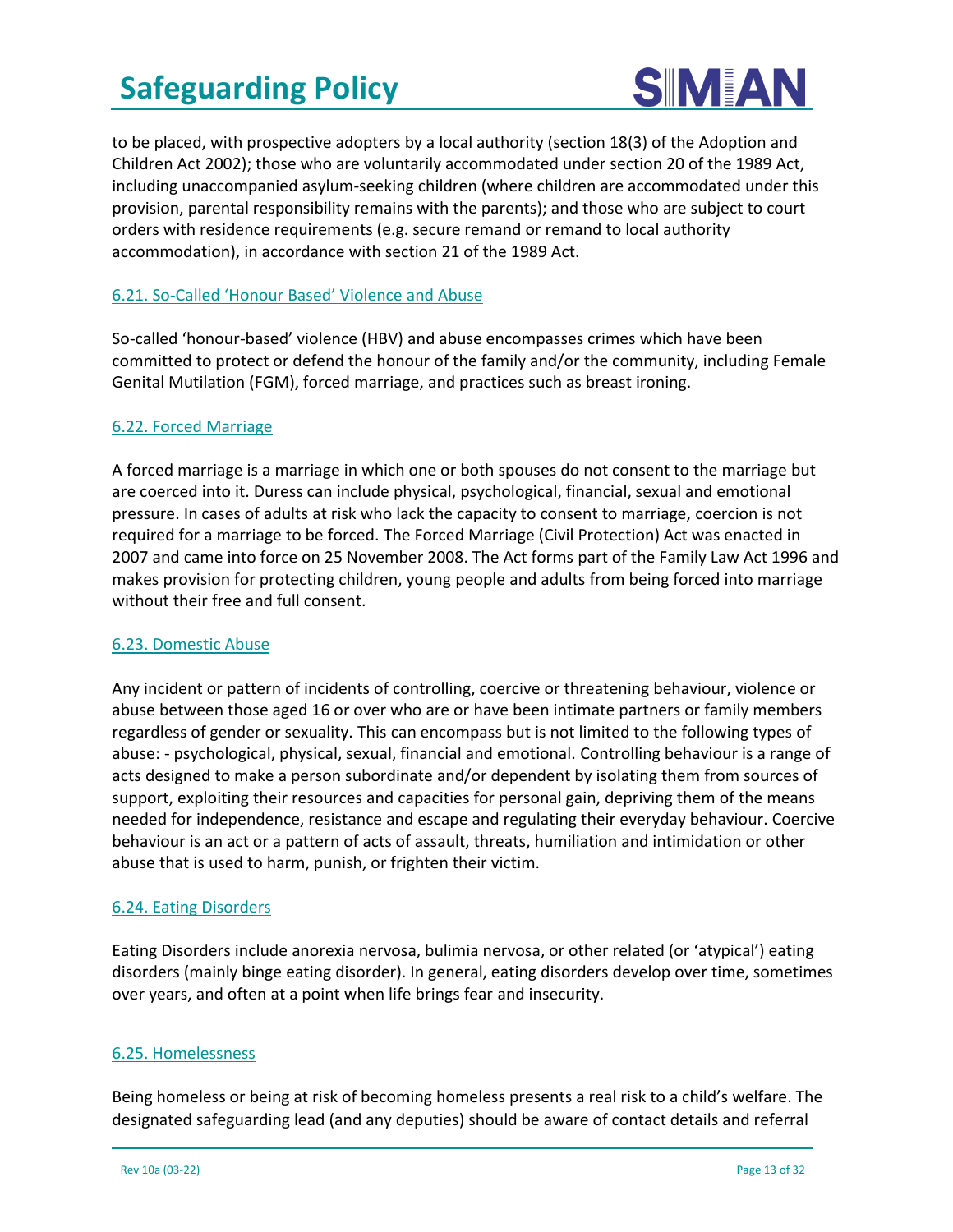

routes into the Local Housing Authority so they can raise/progress concerns at the earliest opportunity.

#### 6.26. Child criminal exploitation (county Lines)

Criminal exploitation is a geographically widespread form of harm, that is a typical feature of county lines criminal activity: drug networks or gangs groom children and young people to carry drugs and money from urban areas to suburban and rural areas. This also involves enticing or grooming young people into crime or gang activity for illicit gains.

#### 6.26. Prevent

Prevent is about safeguarding students to keep them safe from being radicalised and/or exploited by extremists. The Prevent Duty is not about discouraging students from having political views and concerns and should balance its legal duties in terms of both ensuring freedom of speech but also of protecting students and staff welfare. Please refer to the SIMIAN Prevent Strategy Policy.

#### **6.27. Adults at Risk (source NHS Choices)**

#### 6.27.1 Physical Abuse

This can include being assaulted, hit, slapped, pushed, restrained, being denied food or water, not being helped to go to the bathroom and misuse of medication.

#### 6.27.2. Sexual Abuse

This includes indecent exposure, sexual harassment, inappropriate looking or touching, as well as rape. Sexual teasing or innuendo, sexual photography, subjection to pornography, witnessing sexual acts, and sexual acts that the person does not agree to or were pressured into consenting to.

#### 6.27.3. Psychological Abuse

This includes emotional abuse, threats of harm or abandonment, deprivation of contact, humiliation, blaming, controlling, intimidation, coercion or harassment. It also includes verbal abuse, cyber bullying and isolation or an unreasonable and unjustified withdrawal from services or supportive networks.

#### 6.27.4. Financial Abuse

This includes theft of money or valuables, fraud, exploitation, pressure in connection with wills, property, enduring power of attorney, or inheritance or financial transactions, or the inappropriate use, misuse or misappropriation of property, possessions or benefits.

#### 6.27.5. Neglect and Acts of Omission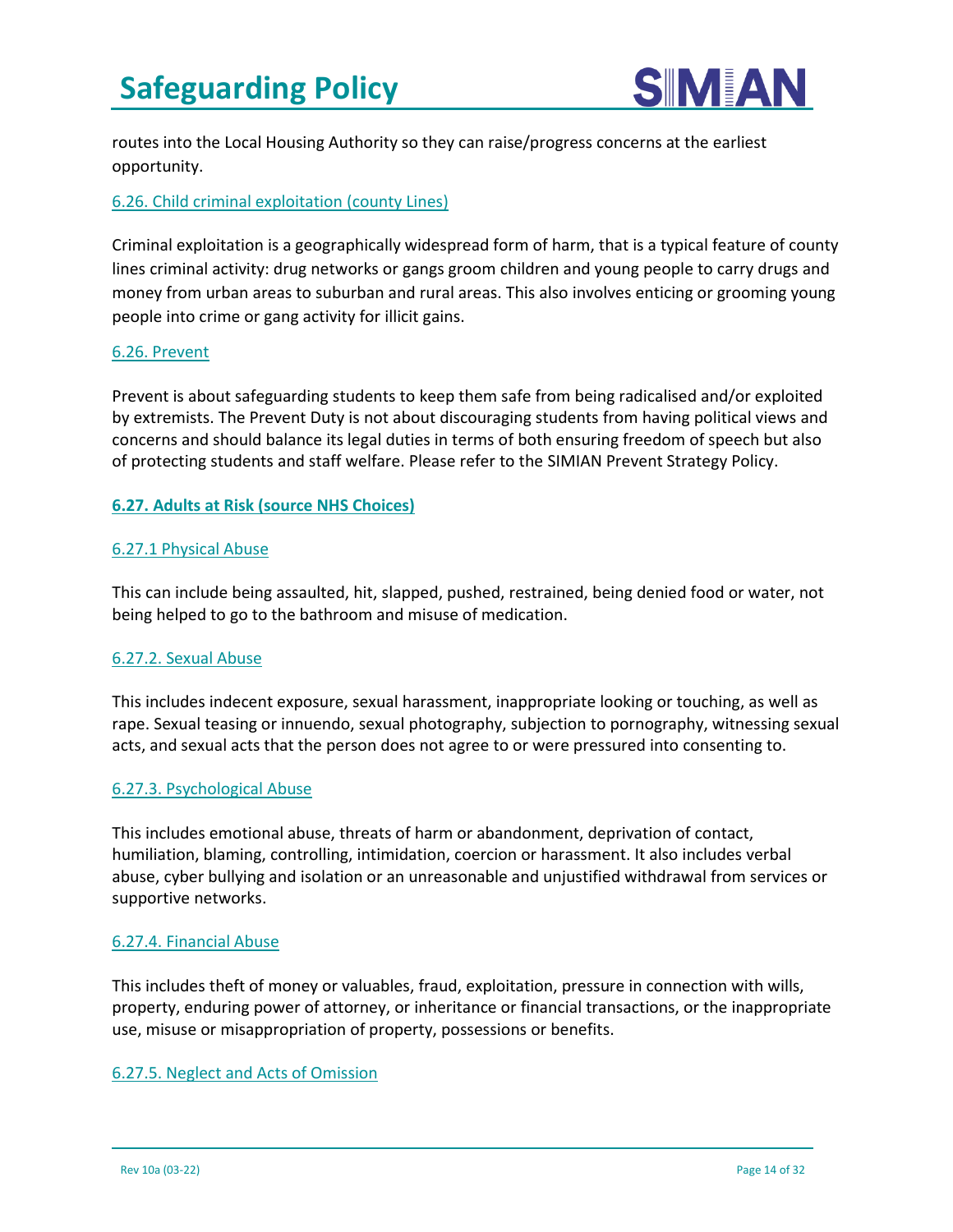

This includes not being provided with enough food or the right kind of food, or not being taken proper care of. Leaving the person without help to wash or change dirty or wet clothes, not getting them to a doctor when one is needed or not making sure that they have the right medicines.

#### 6.27.6. Discriminatory Abuse

This includes some forms of harassment, slurs or similar unfair treatment relating to race, gender, gender identity, age, disability, sexual orientation or religion.

#### 6.27.7. Self-Neglect

This is not a direct form of abuse, but staff need to be aware of it in the general context of risk assessment/risk management and to be aware that they may owe a duty of care to a vulnerable individual who places him/herself at risk in this way. 6.27.8. Self-Harm

Self-harm is defined as self-poisoning or injury, irrespective of the apparent purpose of the act. Selfharm is an expression of personal distress, not an illness, and there are many varied reasons for a person to harm him or herself. Most cases of self-harm do not result in suicide; however, self-harm is known to be a risk factor in suicidal behaviour.

#### 6.27.9. Suicide

Suicide is the intentional and deliberate act of taking one's own life; youth suicide is a major global public health issue. While suicide rates are higher among 20-24 year olds, suicidal behaviour that may precede suicide is established in the earlier years. Suicide consistently ranks as one of the leading causes of death for adolescents between 15 and 19 years of age. Research suggests that certain situations put children and young people at more risk of suicide, including suffering loss or bereavement, relationship issues, experiencing bullying and/or racism, living in isolated areas and living in unhappy circumstances.

#### 6.28. Other Safeguarding Issues

The following list identifies other potential types of safeguarding issues: -

- Young people missing from training, home or care.
- Substance misuse.
- Faith abuse.
- Gangs and youth violence.
- Gender-based violence/violence against women and girls.
- Hate crime.
- Mental health.
- Human trafficking and modern slavery.

#### 6.29. Signs of Possible Abuse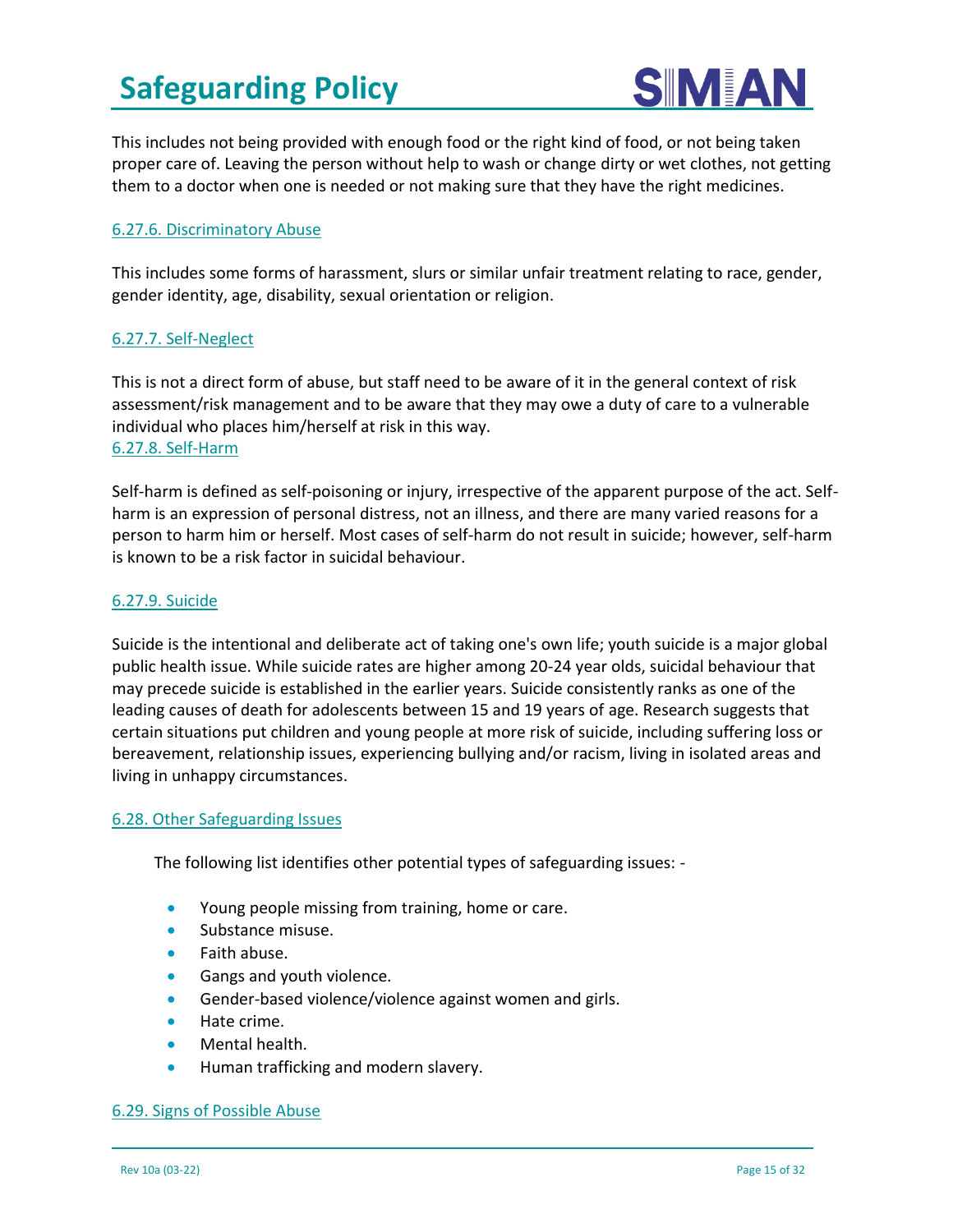

When considering whether there is evidence to suggest a young person or an adult at risk has been abused, there are a number of possible indicators. However, there may be other explanations, so it is important not to jump to conclusions. There may also be no signs or symptoms, this does not mean that a report of abuse is false. Employees should seek advice from the Designated Safeguarding Officer or the relevant local Safeguarding Board.

#### 6.30. Physical Abuse

- Any injuries not consistent with the explanation given for them;
- Injuries that occur to the body in places, which are not normally exposed to falls, rough games etc.
- Injuries that have not received medical attention;
- Neglect under nourishment, failure to grow, constant hunger, stealing or gorging food, untreated illnesses, inadequate care etc.
- Repeated urinary infections or unexplained tummy pains;
- Bruises, bites, burns, fractures etc that do not have an accidental explanation;
- Cuts/scratches/substance abuse;
- Changes in routine;

#### 6.31. Sexual Abuse

- Any allegations or safeguarding concerns made by a person concerning sexual abuse;
- Person with excessive preoccupation with sexual matters and detailed knowledge of adult sexual behaviour, or who regularly engages in age-inappropriate sexual play;
- Sexual activity through words, play or drawing;
- Young person or adult at risk who is sexually provocative or seductive with adults;
- Severe sleep disturbances with fears, phobias, vivid dreams or nightmares, sometimes with overt or veiled sexual connotations;
- Eating disorders anorexia or bulimia.

#### 6.32. Emotional Abuse

Changes or regression in mood or behaviour, particularly where a child, young person or adult at risk withdraws or becomes clingy – also depression/aggression and/or extreme anxiety.

- Nervousness, frozen watchfulness;
- Obsessions or phobias:
- Sudden under-achievement or lack of concentration;
- Inappropriate relationships with peers and/or adults, carers or family;
- Attention-seeking behaviour;
- Persistent tiredness;
- Running away, stealing or lying;
- These signs may also indicate the possibility that a child, young person or vulnerable adult is self-harming.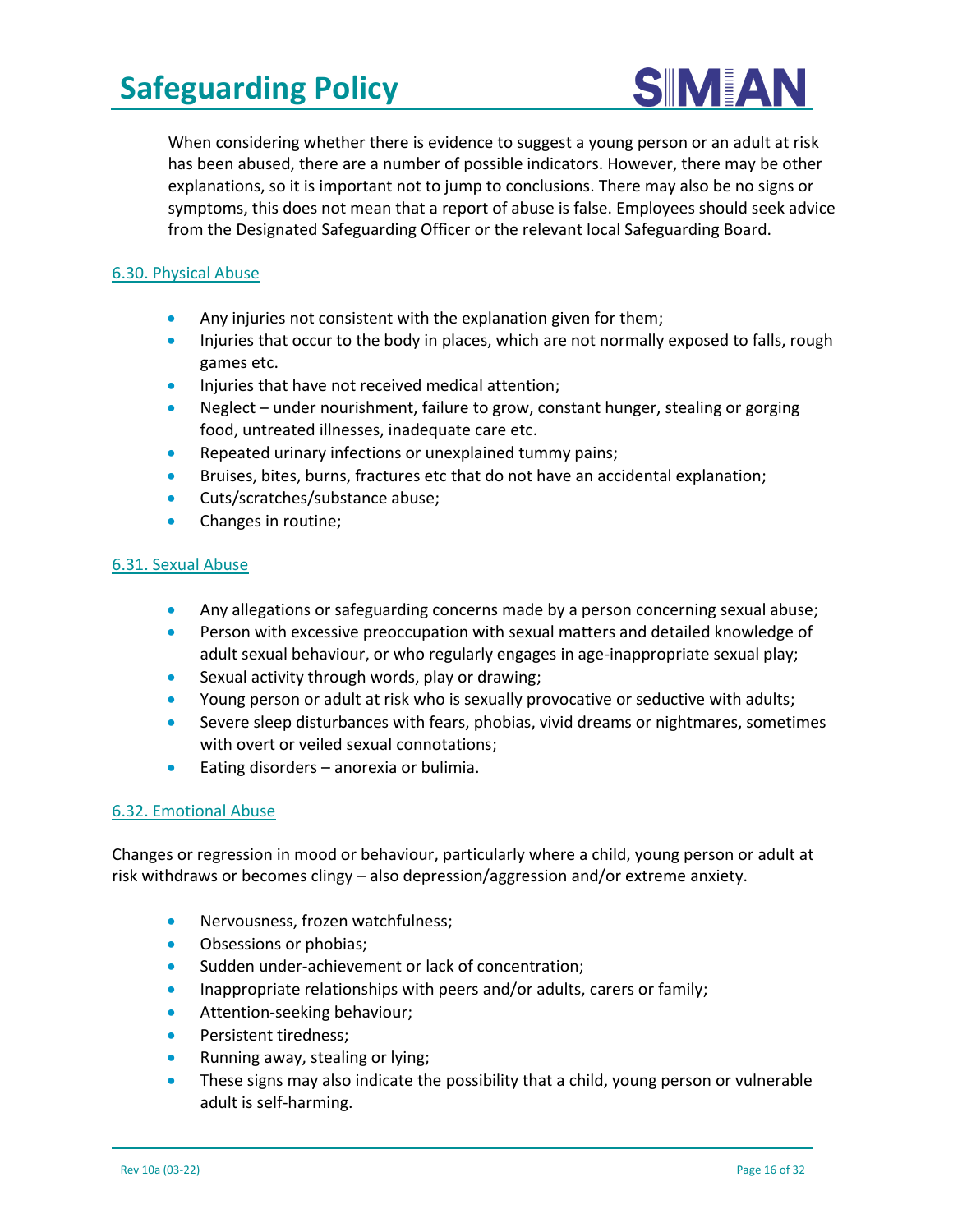

#### 7. **Recruitment of Members of Staff**

- 7.1. The Police Act 1997 (enhanced Criminal Record Certificates) (Protection of Vulnerable Adults) Regulations 2013 requires employers to carry out Disclosure and Barring Service (DBS) checks before members of staff are allowed to come into contact with adults at risk. The DBS make barring decisions as legislated by the Safeguarding Vulnerable Groups Act 2006 which sets out the scope and operation of the vetting and barring scheme.
- 7.2. All SIMIAN's employees will be DBS checked and those engaged directly in regulated activities are subject to an enhanced DBS check, renewed every 3 years. A central register is maintained by the SIMIAN Support Services Manager.
- 7.3 SIMIAN has a statutory duty to make reports and provide relevant information to the DBS where there are grounds for believing, following an investigation, that a member of staff is unsuitable to work with children or adults at risk, or may have committed misconduct.
- 7.4 The responsibility for reporting cases to the DBS lies with the Managing Director.
- 7.5 When recruiting and selecting members of staff, SIMIAN will ensure that there is a rigorous interview, applicants' identity and claims to any vocational or other qualifications will be checked and verified, references will be taken up by direct contact with referees, evidence of the identity, date of birth and address of the potential member of staff will be sought and where appropriate, an enhanced disclosure via the DBS will be secured.
- 7.6 During job interviews the SIMIAN interviewers will explore candidates' ability to support the SIMIAN agenda for safeguarding and promoting the welfare of young people or adults at risk, any gaps in candidates' employment history and any concerns or discrepancies arising from the information provided by candidates and/or referees.
- 7.7 Job offers will be conditional on the necessary DBS and other checks being satisfactory.
- 7.8 All members of staff will have a job description and contract of employment and be required to work a probationary period.
- 7.9 Where the DBS checking process returns information relating to prior criminal convictions of the individual being checked, the detail provided will be a risk assessed by SIMIAN's Board of Directors who will consider the nature of any offence(s) and the passage of time since the offence(s) and in context to the subject's role in the business, prior to a formal offer of employment being made. Where necessary, specialist advice and assistance may be sought in strict confidence from external sources e.g. Warrington Safeguarding Children's Board.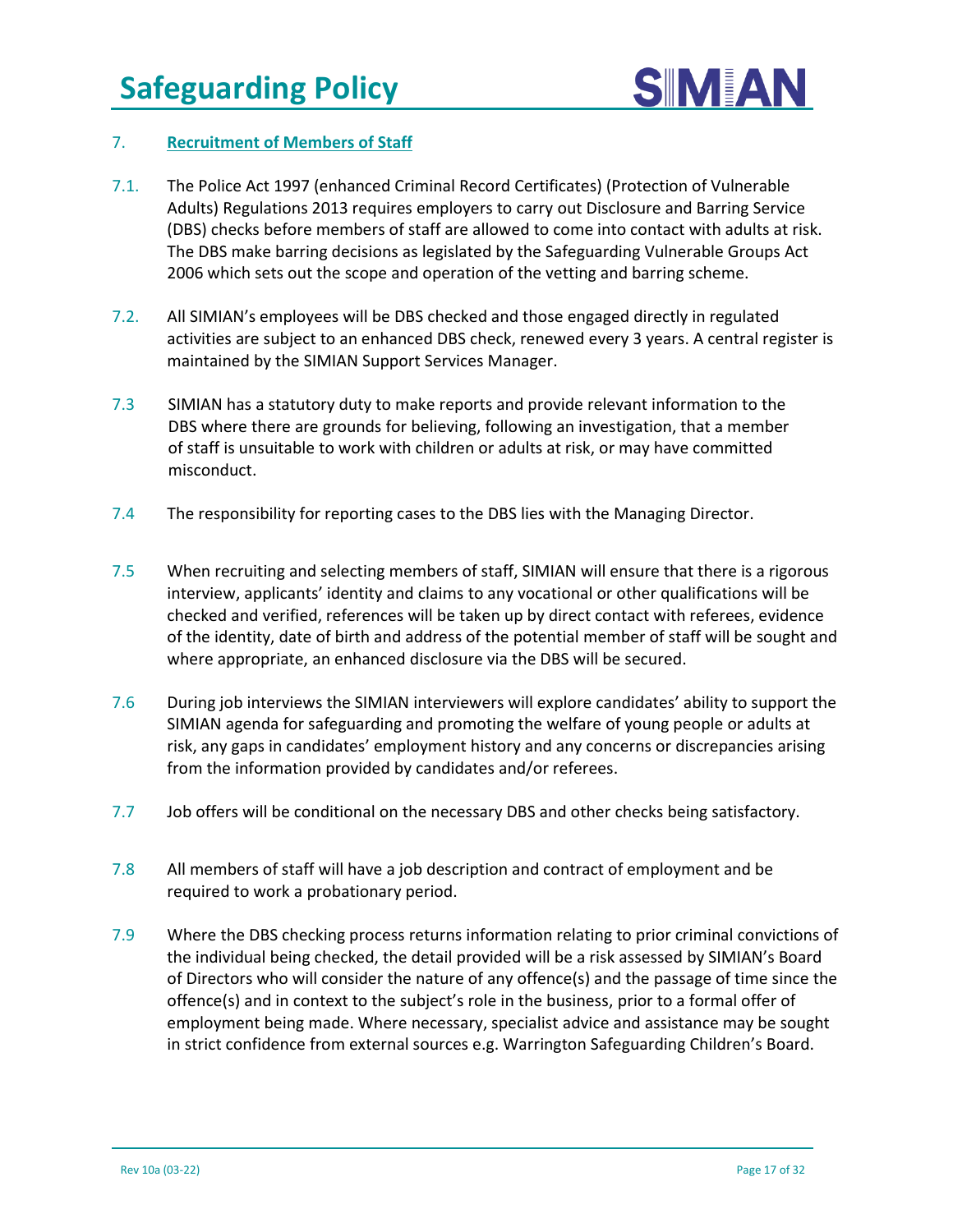

- 7.10 When results of DBS checks are pending, those members of staff shall not have access to any apprentice or other learner or apprentice/learner information that could in any way compromise safeguarding requirements.
- 7.11 All such risk assessments will be documented, retained for future reference and stored securely by the Support Services Manager.
- 7.12 SIMIAN has a Whistleblowing Policy for enabling members of staff to share, in confidence with the Safeguarding Lead (or any Board member), concerns they may have around the protection of young people or adults at risk. The procedure is intended to provide safeguards to enable members of staff to raise concerns without fear of adverse repercussions.
- 7.13 Should an apprentice or other learner make an allegation against another apprentice or learner, this may be dealt with under the Disciplinary Procedure.
- 7.14 Visitors required to have access to any SIMIAN centre where young persons or adults at risk may be present will be inducted and supervised at all times by a SIMIAN member of staff who holds the relevant DBS clearance.

#### **8. Staff Training**

- 8.1. All members of staff will undergo a mandatory induction programme to SIMIAN which includes safeguarding training. A copy of this policy will be issued to all new members of staff as part of their induction.
- 8.2. All SIMIAN's members of staff are required to undertake mandatory safeguarding training as may be arranged periodically and according to need.
- 8.3. All members of staff may also receive regular updates on safeguarding via e-mail, bulletins, briefings, training sessions and staff meetings.
- 8.4. SIMIAN is committed to ensuring that all members of staff understand their responsibilities in being alert to the signs of abuse and their responsibility for referring any concerns to the Designated Safeguarding Officer.
- 8.5. Members of staff will be made aware of their responsibility to safeguard and promote the welfare of children, young people or adults at risk.
- 8.6. Apprentices and other learners are made aware of the SIMIAN Designated Safeguarding Officer whom they can approach directly with any concerns they may have.
- 8.7. All disclosures, complaints and incidents are to be reported to the Designated Safeguarding Officer. All documentation will be managed and stored securely by the Designated Safeguarding Officer.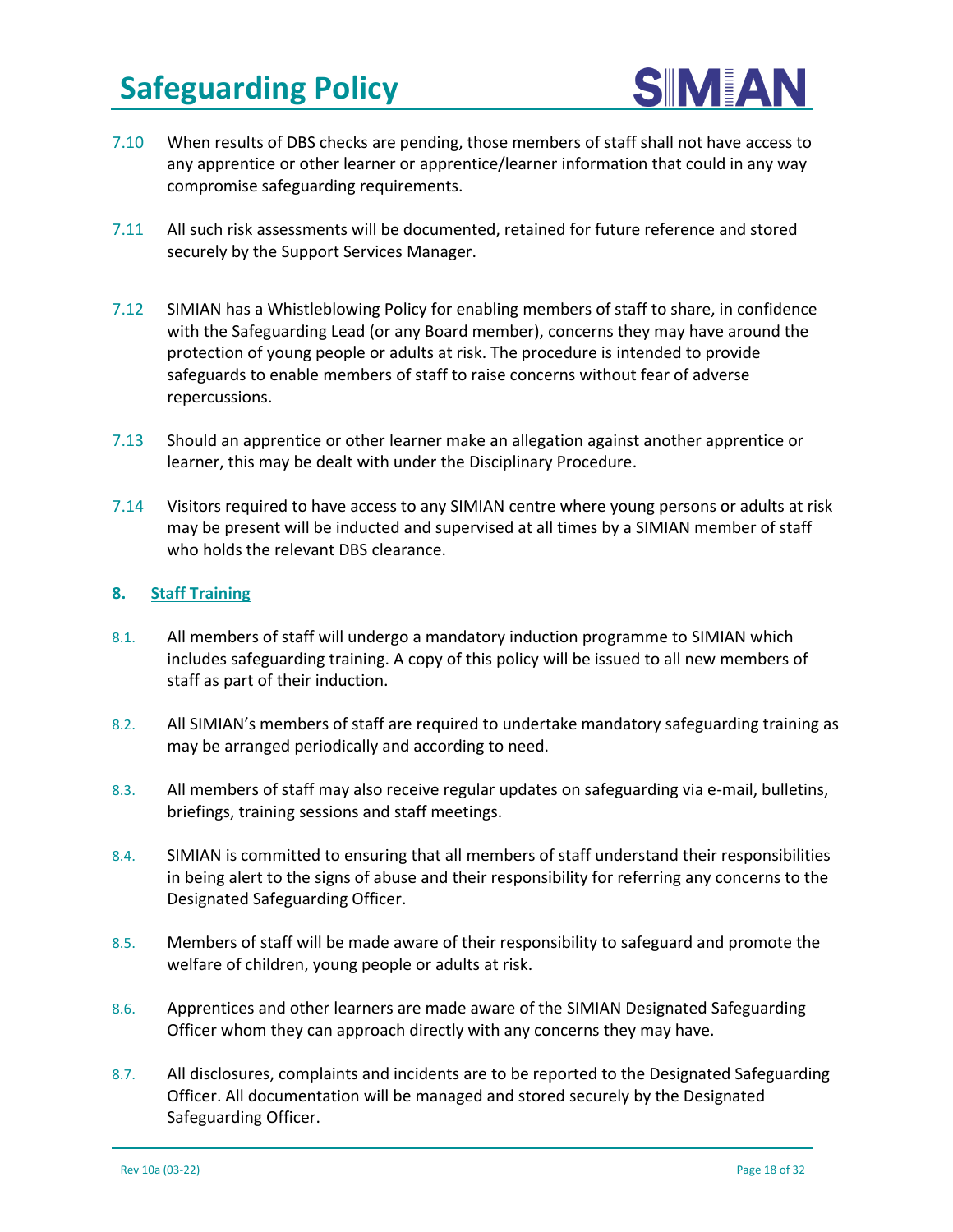

#### **9. What to Do if you Suspect Someone is Being Abused**

- 9.1. All members of staff should be aware that abuse, neglect and safeguarding issues are rarely standalone events that can be covered by one definition or label. In most cases multiple issues will overlap with one another.
- 9.2. All members of staff working in direct contact with apprentices and other learners must be alert to the signs of abuse.
- 9.3. Anyone who suspects that abuse is taking place inside or outside SIMIAN's premises, or to whom an apprentice or other learner discloses issues relating to safeguarding, should contact the Designated Safeguarding Officer immediately.
- 9.4. Members of staff who are approached with concerns or suspicions about a child or adult at risk, must bring the concerns raised to the attention of the Designated Safeguarding Officer immediately.
- 9.5. Members of staff should maintain confidentiality by not discussing the concerns or suspicions with anyone other than the Designated Safeguarding Officer.
- 9.6. The Designated Safeguarding Officer will develop effective links with relevant agencies and co-operate as required with any enquires regarding child or adult at risk protection matters, including attendance at case conferences and other external meetings.
- 9.7. If a young person or adult at risk comes to a member of staff with a disclosure of apparent abuse, the member of staff should: -
	- Allow the young person or adult at risk to speak freely without interruption;
	- Reassure them, let them know you are glad they have spoken up and that they are right to do so;
	- Be honest, let the young person or adult at risk know that you cannot keep this a secret and that you will need to refer it on to get them the support that they need. Be clear that they know what will happen next;
	- Never trivialise, exaggerate the issue or make suggestions;
	- Try to remain calm, remember this is not an easy thing for them to do;
	- Try not to show emotions, if you show anger, disgust or disbelief, they may stop talking because they feel they are upsetting you or they may feel your negative feelings are directed towards them;
	- Show concern and refer on any apprentice or other learner who needs support;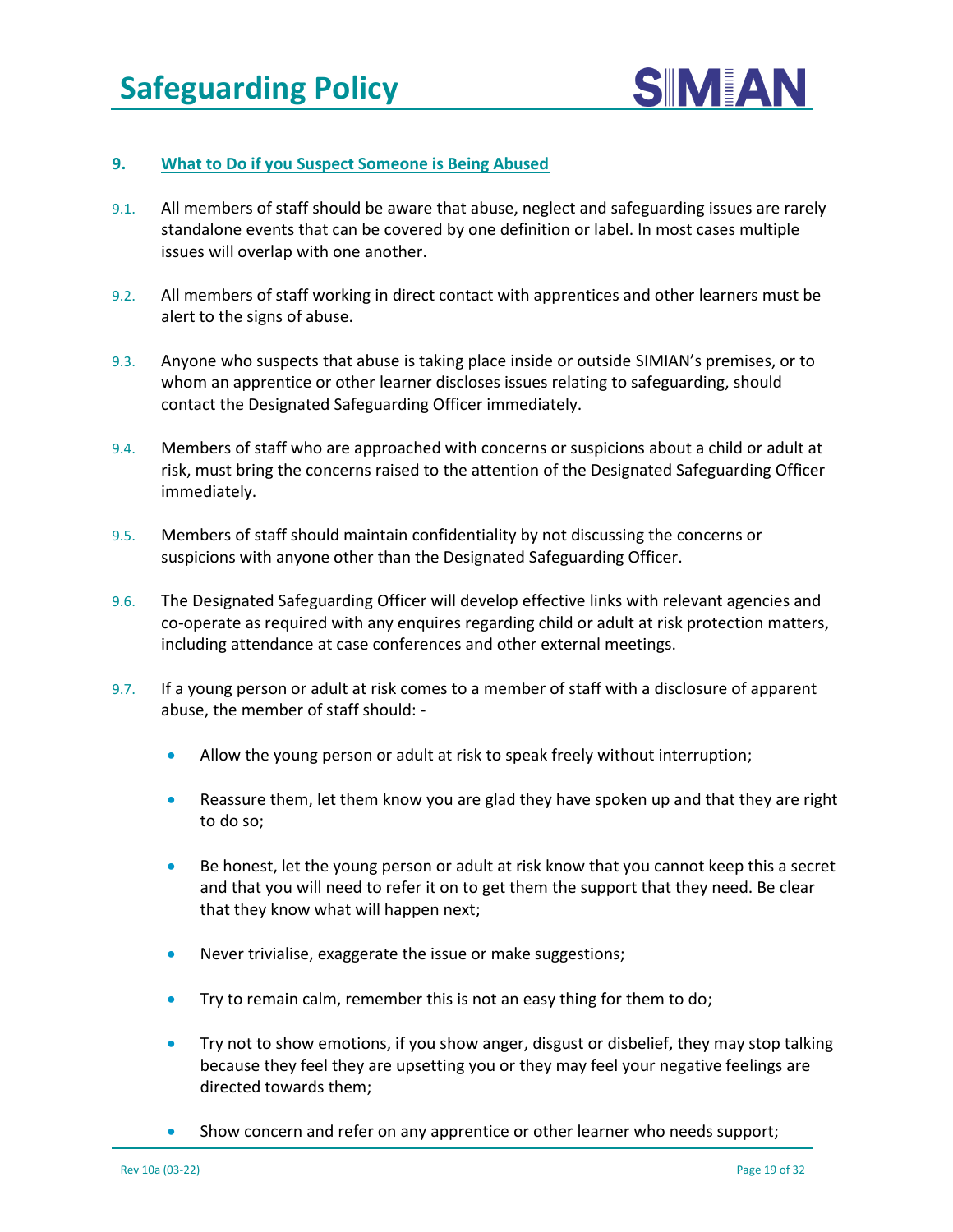

- Not offer or promise confidentiality, but to record the facts;
- Offer support and security and not to react emotionally;
- Understand that protocols may require that they have no further involvement, but will be given feedback;
- Make the young person or adult at risk feel secure and safe without causing them any further anxiety;
- Tell the learner that the record will be made and the Designated Safeguarding Officer informed;
- Refer in an appropriate and timely manner to the Designated Safeguarding Officer;
- Write up, to the best of your memory, what was said to you including when, where and who else might have heard it. This should be forwarded, in confidence, to the Designated Safeguarding Officer;
- The Designated Safeguarding Officer will take the case forward discussing the matter with relevant local Safeguarding Board. In the case of FGM or if there is an immediate risk to a child or adult at risk, referral should be made to the police;
- Referral involves giving Children or Adult Services or the police, information about concerns relating to a child, young person, adult at risk or family in order that enquiries can be undertaken by the appropriate agency followed by any necessary action. In certain cases, the level of concern will lead straight to a referral without external consultation being necessary;
- Parents/carers should be informed if a referral is being made except in circumstances where it is considered that informing parents/carers would place a young person, adult at risk, yourself or others at immediate risk. However, inability to inform parents for any reason should not prevent a referral being made. It would then become a joint decision with Children's or Adult Services about how and when the parents or carers should be approached and by whom;
- If the concern is about abuse or risk of abuse from someone not known to the child or child's family, young person or adult at risk (stranger abuse) then a telephone referral directly to the police should be made and the parents or carers advised;
- If the concern is about abuse or risk of abuse from a family member or someone known to the child, young person or adult at risk, then a telephone referral to the Referral and Assessment Team or the Adult Services Duty Team should be made;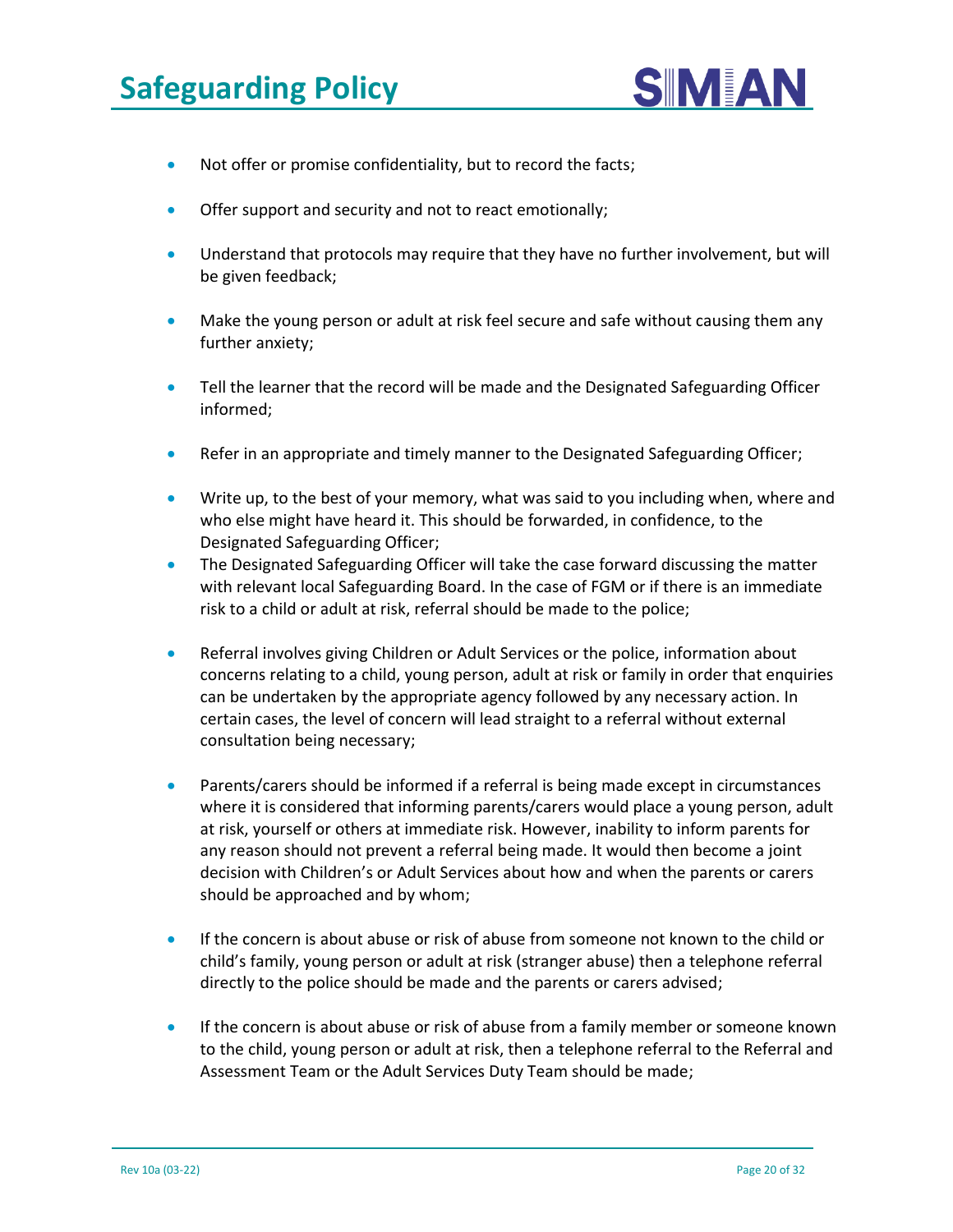

- If emergency medical attention is required, this can be secured by calling an ambulance or taking a child, young person or adult at risk to the nearest Accident and Emergency Department. In the case of a young person, it would be appropriate for a responsible person or designated adult to accompany the child to hospital;
- If a young person or adult at risk is in immediate danger the police should be contacted as they alone have the power to remove a child immediately if protection is necessary, via a Police Protection Order.
- 9.8. Members of staff should not:
	- Panic;
	- Allow their shock or distaste to show;
	- Show any disbelief or fail to take the allegations or safeguarding concerns seriously;
	- Ask questions other than to clarify that they have enough information to act;
	- Ask questions which could be seen as leading in any way;
	- Speculate or make assumptions;
	- Make negative comments about alleged abuser;
	- Approach the alleged abuser;
	- Make promises or agree to keep secrets;
	- Take sole responsibility;
	- Shirk the responsibility to report the concern;
	- Treat allegations or safeguarding concerns merely as a domestic issue and send the apprentice or learner back to the family home;
	- Ignore what the apprentice or learner has told you or dismiss out of hand the need for immediate protection;
	- Decide that it is not your responsibility to follow-up the allegation or safeguarding concern;
	- Approach the apprentice's or learner's family or those with influence within the community, without the express consent of the apprentice or learner, as this will alert them to your concerns and may place the apprentice or learner in danger;
	- Contact the family in advance of any enquiries by the police, adult or children's social care, either by telephone or letter;
	- Share information outside information sharing protocols without the express consent of the apprentice or other learner;
	- Attempt to be a mediator or encourage mediation, reconciliation, arbitration or family counselling.

#### **10. Information Required at the Referral Stage**

10.1. Information passed to the Safeguarding Board, Social Care or the police must be as helpful as possible, hence the necessity for making a detailed record at the time of the disclosure/concern. Ideally this information should be compiled utilising an Incident Referral Form. The following information may be required: -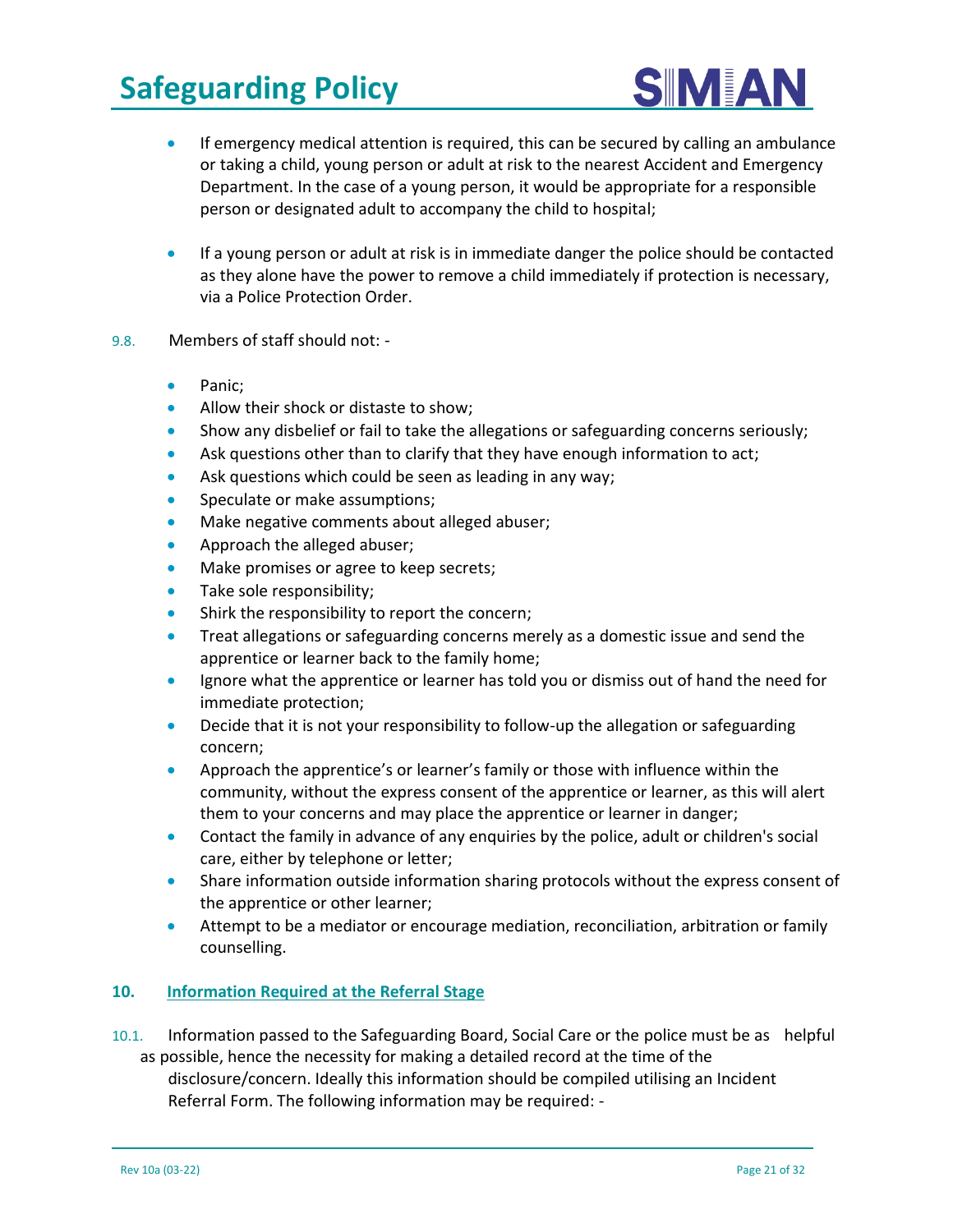

- Details of the young person or adult at risk including their name, age, gender, address and contact detail, parental responsibility, disabilities, culture, agencies already working with the family, relationship between the young person or adult at risk and the accused;
- Details of the accused including name, address, age, contact details, position held and any other details of known previous incidents;
- Primary evidence;
- Core information about the alleged incident;
- Facts from the person making the allegation including dates, times, venue and witness detail;
- Records with dates;
- Details of anyone who has already been informed or already involved in the investigation.
- 10.2. The Designated Safeguarding Officer or member of staff should ensure that an accurate record is made and kept, detailing the concerns that have been referred. The concerns should be confirmed in writing to the Referral and Assessment Team or Adult Duty Team following the referral (within 48 hours). The action agreed should be recorded or that no further action is to be taken and the reasons for this decision*.*

#### **11. Confidentiality**

- 11.1. Confidentiality and trust should be ensured in all cases. The degree of confidentiality will be governed by the need to protect the child, young person or adult at risk who is always the primary concern. The child, young person or adult at risk must at the earliest opportunity in the disclosure, be informed of the need to pass information on. Every effort must be made to ensure that confidentiality is maintained when an allegation or safeguarding concern has been made and is being investigated.
- 11.2. All conversations regarding a safeguarding disclosure made by a child, young person, or adult at risk should always be held in private.
- 11.3. SIMIAN complies with the requirements of the Data Protection Act 2018 and the General Data Protection Regulation (GDRP) May 2018 but also recognises the principle set out in Keeping Children Safe in Education which is "Fears about sharing information cannot be allowed to stand in the way of the need to promote the welfare and protect the safety of children".
- 11.4. Information should be handled and disseminated on a 'need to know' basis only. This may include the following people: -
	- Designated Safeguarding Officer.
	- The parents of the person who is alleged to have been abused (only following advice from the Children's Social Care/Police or where the abuse does not involve the family);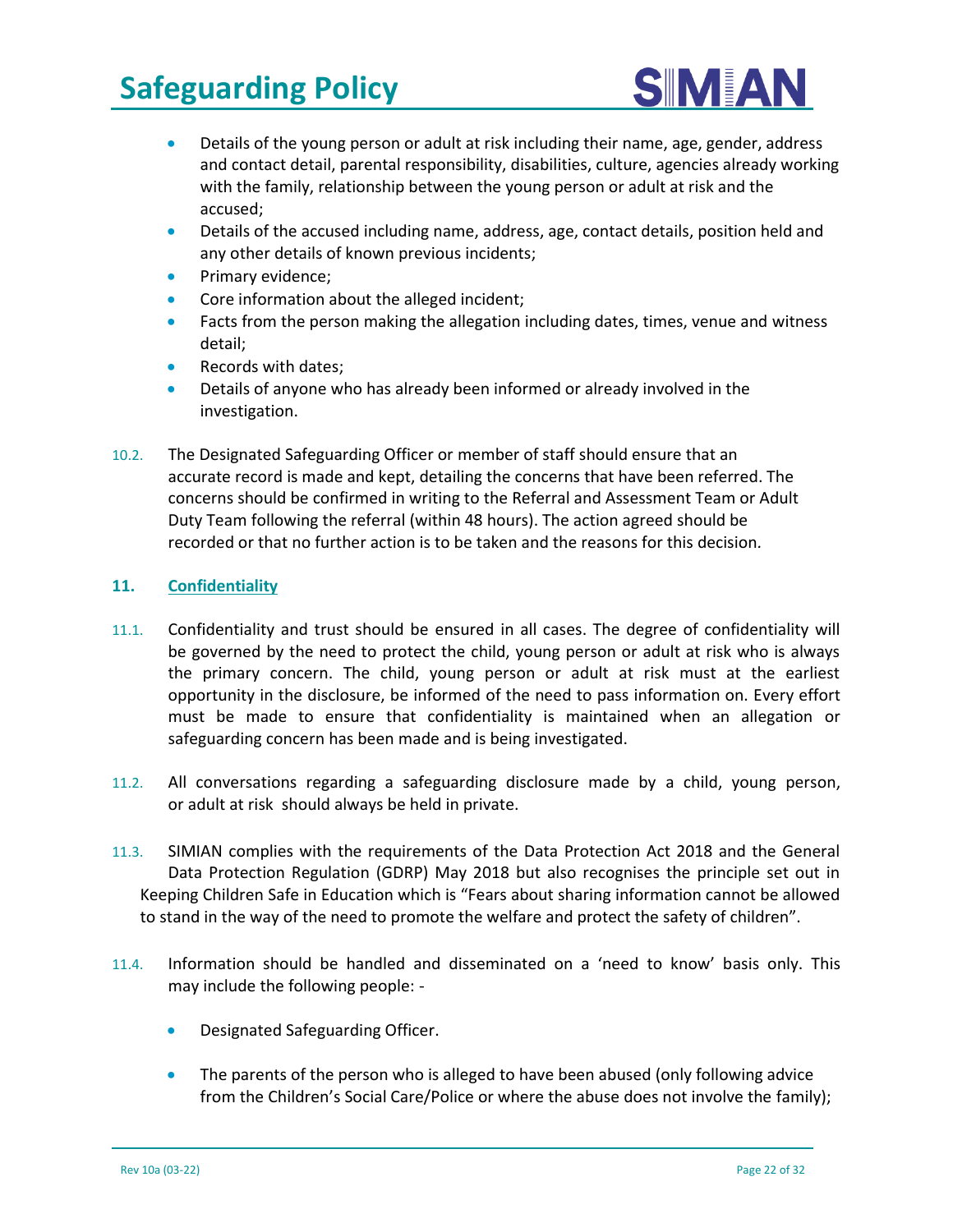

- The person making the allegation or raising the safeguarding concern;
- Children's Social Care, Safeguarding Boards and/or the police;
- The alleged abuser (and parents if the alleged abuser is a young person) only following advice from the Children's Social Care/police.
- Information should be stored and retained in a secure place with access strictly limited to designated people, in line with the data protection laws (e.g., that information is accurate, regularly updated, relevant and secure).

#### **12 Allegations of Abuse Against SIMIAN Members of Staff**

- 12.1 Allegations of abuse or safeguarding concerns raised against SIMIAN's members of staff will always be treated seriously. The allegation or concern must always be referred to the Designated Safeguarding Officer who will follow the Safeguarding Procedure in the same way as for other safeguarding allegations or safeguarding concerns. The Designated Safeguarding Officer will take the appropriate steps to ensure the safety of the child or adult at risk and any others who may be at risk.
- 12.2 If the allegation or concern is against the Designated Safeguarding Officer, it should be reported without delay to the Managing Director.
- 12.3 Where there is a complaint against a member of staff, the relevant Local Authority Designated Officer (LADO) will be informed and involved. This may result in possibly criminal (police) investigations and/or a young person or adult at risk protection investigation, carried out by Social Services. In this instance, the Local Safeguarding Children Board, LADO Procedure should be followed. All steps of this procedure will be advised and supported by the LADO, working in partnership with SIMIAN.
- 12.4 The LADO will advise on how to proceed and whether the matter can be dealt with within SIMIAN's own disciplinary arrangements or whether a multi-agency strategy meeting is required. Any external investigation must not be compromised by SIMIAN's internal disciplinary procedure.
- 12.5 Where the LADO decides that the issue can be dealt with internally, the reasoning and advice will be recorded and sent to the Designated Safeguarding Officer, the Safeguarding Children Board or the Safeguarding Adults Social Care Team and the Police Child Protection Unit. In this instance it will be necessary to inform the LADO of the outcome of the internal SIMIAN investigation.
- 12.6 Where the LADO decides the case needs to proceed to an 'Incident Evaluation Meeting' (IEM) she/he will make a referral to the Children's Services Referral and Assessment Team and convene the meeting/s in accordance with their guidance.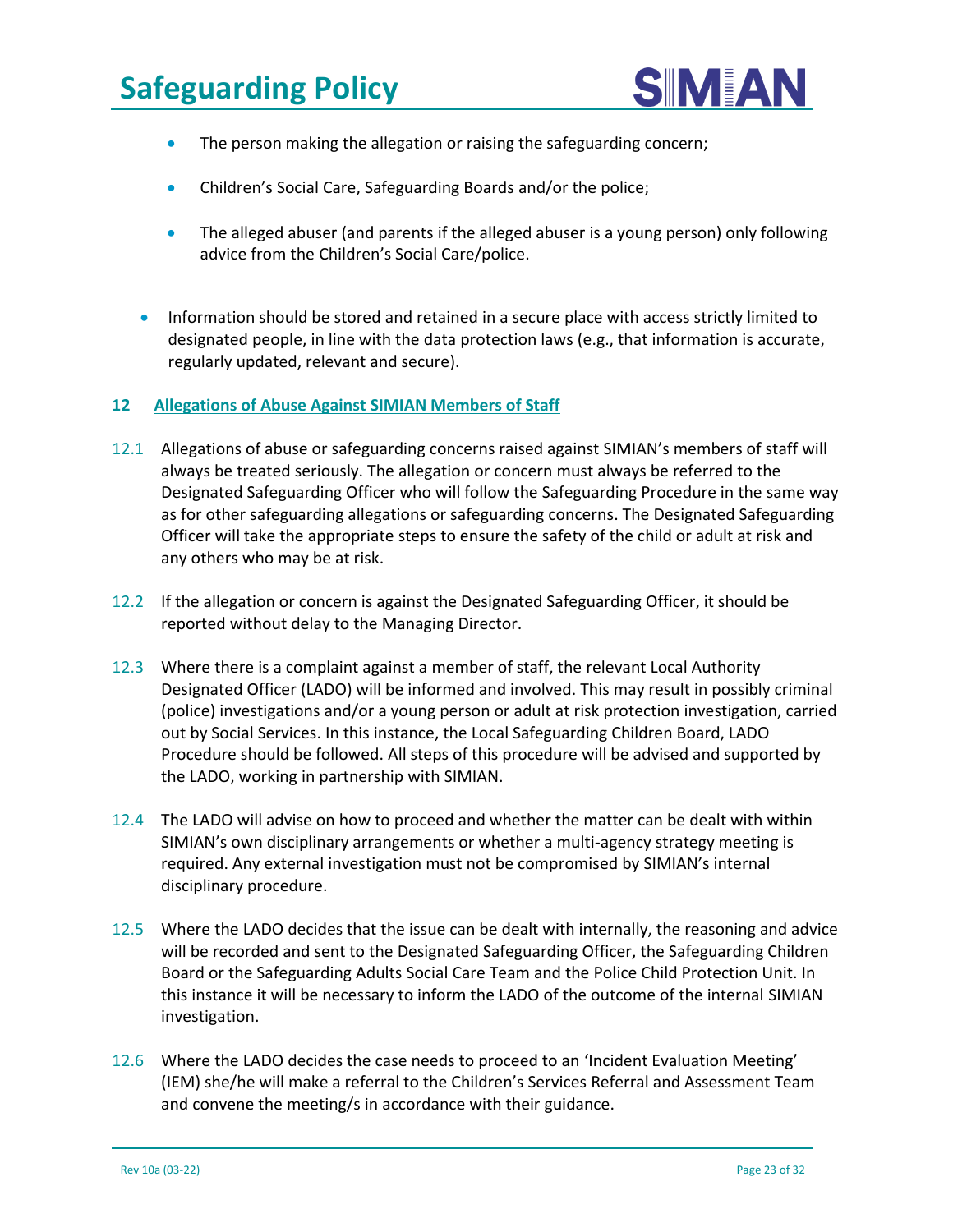

12.7 Complaints made directly to the police will be reported to the LADO as soon as possible and again she/he will decide whether to hold a strategy meeting. The police may interview the complainant if they feel this is appropriate.

#### **13 Guidance for Employees for Safeguarding Children, Young People, and Adults at Risk**

- 13.1 It is essential that care is taken to minimise the possibility for abuse and misunderstanding and misinterpretation. False allegations are rare but general good practice will help prevent them. The following examples will help to create a positive culture and climate for children, young people and adults at risk who visit SIMIAN's premises.
- 13.2 The aim is to provide members of staff with advice which will not only help to protect apprentices and other learners but will also help to identify any practices or behaviours which could be mistakenly interpreted and therefore should be avoided in order to prevent false allegations of abuse or safeguarding concerns being made.
- 13.3 Good practice will also protect SIMIAN through reducing the possibility of anyone using their role within the organisation to gain access to apprentices or other learners, in order to abuse them.
- 13.4 There is much members of staff can do to avoid putting themselves in situations where their actions may be misinterpreted, and they inadvertently lay themselves open to accusations of abusing learners.
- 13.5 Members of staff who breach this guidance outside of these specific circumstances may be subject to disciplinary procedures.
- 13.6 Never work alone with children, young people or adults at risk out of public view.
- 13.7 Maintain a safe and appropriate emotional and physical distance from children, young people or adults at risk. It is not appropriate for members of staff to have an intimate relationship with children, young people or adults at risk who attend SIMIAN's premises.
- 13.8 Do not engage in rough or sexually provocative games or "horse play".
- 13.9 Do not make sexual comments.
- 13.10 Do not invite or allow children, young people or adults at risk into your home.
- 13.11 Do not give your personal contact details (including mobile number and e-mail address) to an apprentice or other learner you have met through work.
- 13.12 Do not give children, young people or adults at risk lifts in your car except in emergencies.
- 13.13 Never develop a personal relationship. Avoid socialising with apprentices and other learners on occasions when it does not constitute part of normal work duties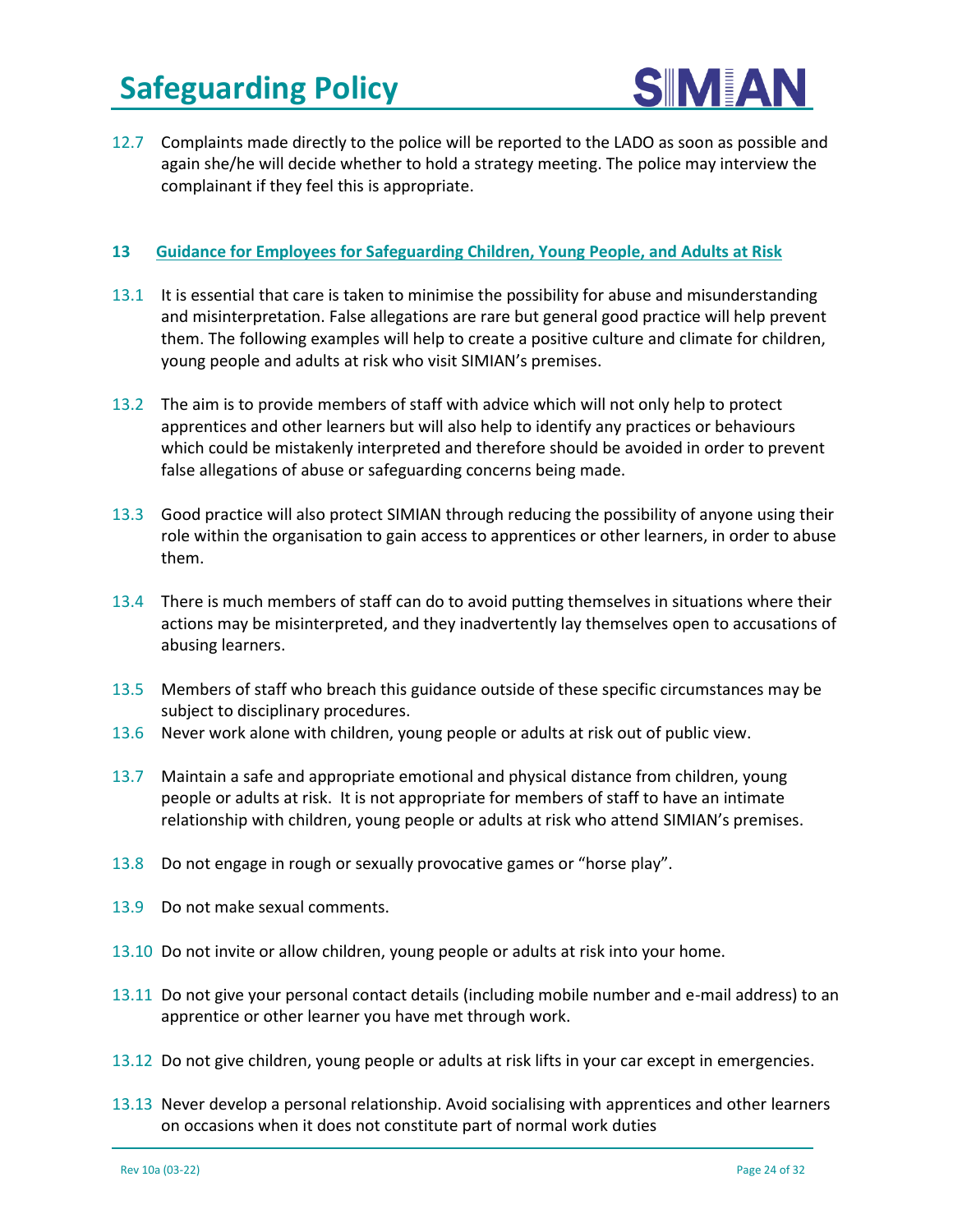

- 13.14 If it is necessary to being in a position of one-to-one contact with an apprentice or other learner, the member of staff should only do so after discussion with and the approval of their line manager or a member of the SIMIAN senior leadership team at the time.
- 13.15 Never let allegations or safeguarding concerns, made by anyone, go unacknowledged, unresolved or not acted upon.
- 13.16 Never engage in inappropriate touching of any kind. If it is an accepted part of an activity, touching children, young people or adults at risk should be appropriate to the situation and follow accepted guidelines where they exist. Consoling a child, young person or adult at risk who is upset, administering first aid or supporting a participant in an activity is acceptable and necessary behaviour.
- 13.17 Never give apprentices or other learners alcohol, tobacco products or any form of drug or medication.
- 13.18 Never engage in or tolerate any bullying or harassment of any person.
- 13.19 Never allow apprentices or other learners to engage in unacceptable behaviour or use offensive or discriminatory language without being challenged.
- 13.20 It is not appropriate for members of staff to take photographs of learners for their personal use.
- 13.21 Avoid situations where guest speakers and visitors are left alone with apprentices or other learners.
- 13.22 Never expose apprentices or other learners to environments or circumstances or allow them to engage in activities that compromise their health or personal safety.
- 13.23 Always ensure SIMIAN safeguarding procedures are followed at all times.

#### **14 Employers**

- 14.1 SIMIAN works with a wide range of employers in order to deliver its apprenticeship and other training programmes. Employers may be accessing SIMIAN's services in order to recruit and/or train apprentices, taking learners on work placements and/or work experience or employing young people who access SIMIAN apprenticeship and other training programmes.
- 14.2 SIMIAN will, and as appropriate under our health and safety arrangements, make employers aware of its safeguarding procedures and of their responsibility to ensure appropriate arrangements for safeguarding young people up to age 18 and adults at risk on their premises. Safeguarding is integral to our employer approval arrangements.

#### **15 E-Safety**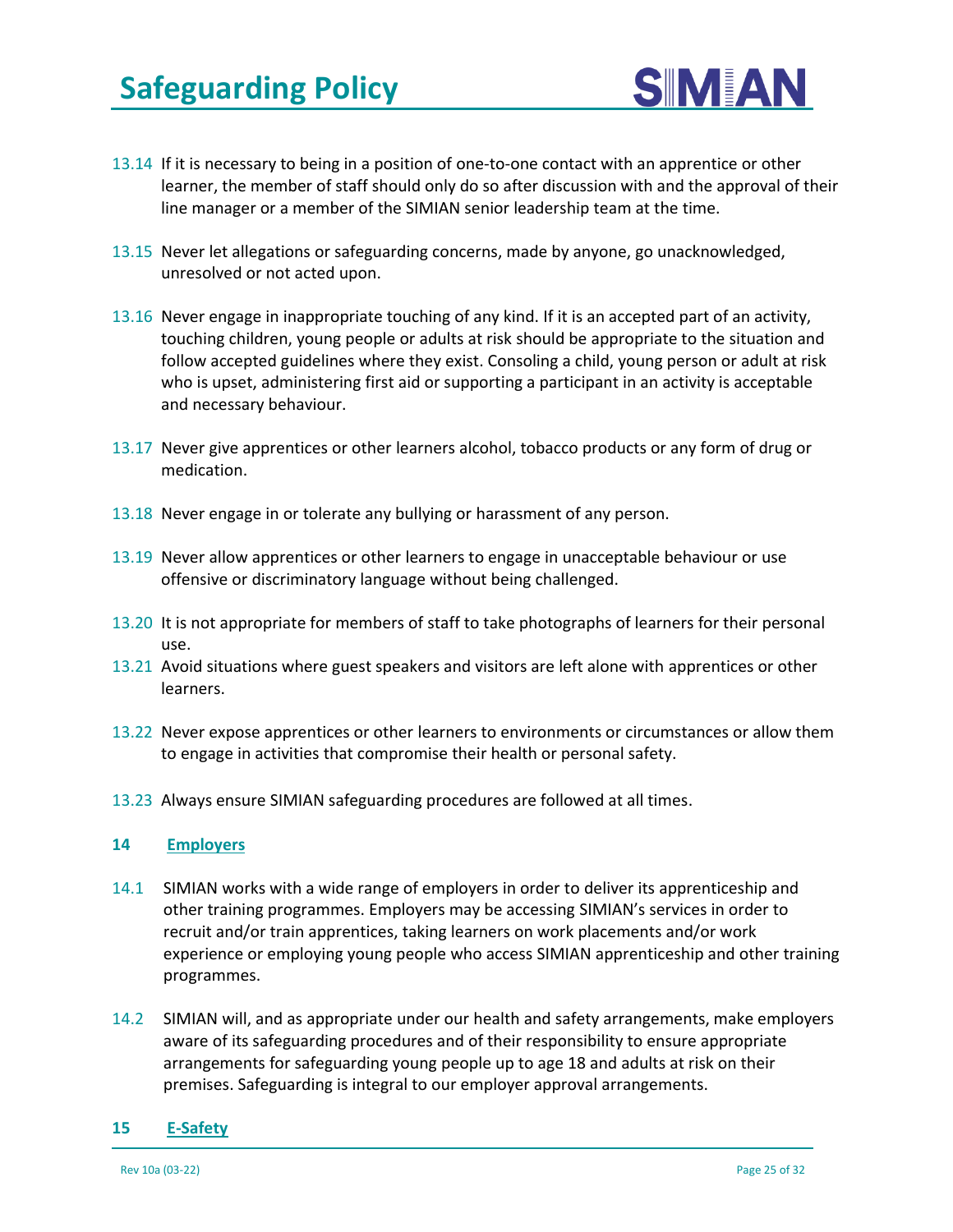

- 15.1. SIMIAN must ensure that all members of staff, apprentices and other learners use information and communication technology in a safe and responsible manner.
- 15.2. Potential dangers of using information and communication technology may include:
	- Access to illegal, harmful or inappropriate images or other content;
	- Unauthorised access to/loss of/sharing of personal information;
	- The risk of being subject to grooming by those with whom the apprentice or learner may make contact on the internet;
	- The sharing/distribution of personal images without an individual's consent or knowledge;
	- Inappropriate communication/contact with others, including strangers;
	- Cyber-bullying;
	- Access to unsuitable video/internet games;
	- An inability to evaluate the quality, accuracy and relevance of information on the internet;
	- Plagiarism and copyright infringement;
	- Illegal downloading of music or video files;
	- The potential for excessive use which may impact on the social and emotional development and learning of the learner.
- 15.3. SIMIAN is committed to ensuring members of staff receive regular training to keep up to date with new developments and ensure they are sufficiently confident to educate apprentices and other learners in the safe and responsible use of technology.
- 15.4. SIMIAN will manage the use of digital images and videos, data protection, digital communications, unsuitable/inappropriate activities and incidents of misuse.
- 15.5. When using digital images, members of staff will inform and educate apprentices and learners about the risks associated with the taking, use, sharing, publication and distribution of images. In particular they will recognise the risks attached to publishing their own images on the internet e.g. on social networking sites.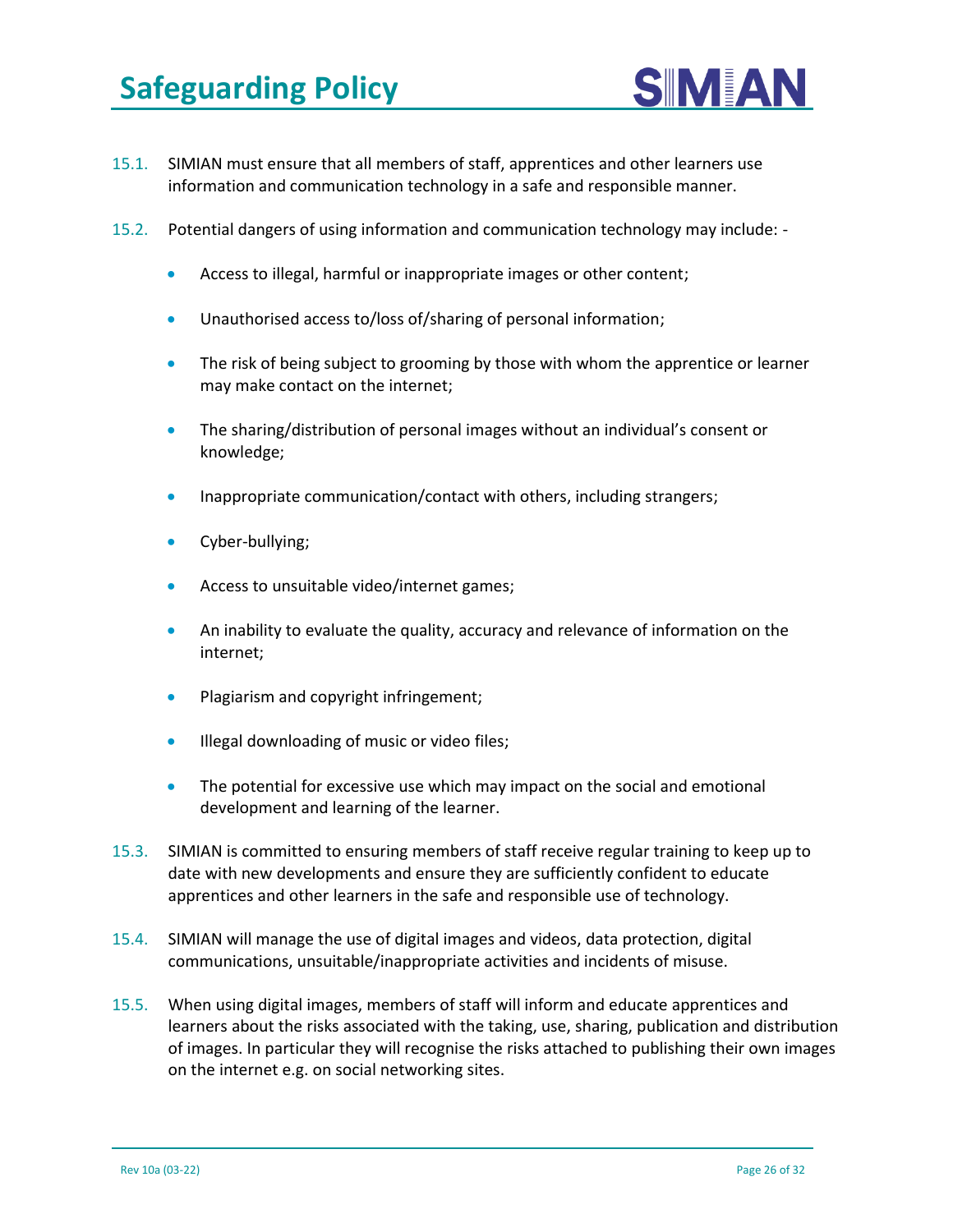

- 15.6. Members of staff are permitted to take digital images and video to support educational aims, but must follow SIMIAN's policies concerning the sharing, distribution and publication of those images. Those images should only be taken on SIMIAN equipment: the personal equipment of members of staff should not be used for such purposes.
- 15.7. Care will be taken when capturing digital images and videos that learners are appropriately dressed and are not participating in activities that might bring the individuals or SIMIAN into disrepute.
- 15.8. Apprentices and learners must not take, use, share or publish or distribute images of others without their permission.
- 15.9. Images and videos published on the SIMIAN website, or elsewhere that include apprentices and learners will be selected carefully and will comply with good practice guidance on the use of such images.
- 15.10. Apprentices' and learners' full names will not be used anywhere on a SIMIAN website or blog, particularly in association with photographs.
- 15.11. Written permission from parents/carers will be obtained before photographs of apprentices and learners aged under 18 are published on SIMIAN's website.
- 15.12. Personal data will be recorded, processed, transferred and made available according to the GDPR and Data Protection legislation which states that personal data must be: -
	- Fairly and lawfully processed;
	- Processed for limited purposes;
	- Adequate, relevant and not excessive;
	- Accurate;
	- Kept no longer than necessary;
	- Processed in accordance with the data subject's right;
	- Secure;
	- Only transferred to others with adequate protection.
- 15.13. All SIMIAN's members of staff will ensure that:
	- Care is taken to ensure the safe keeping of personal data, minimising the risk of its loss or misuse.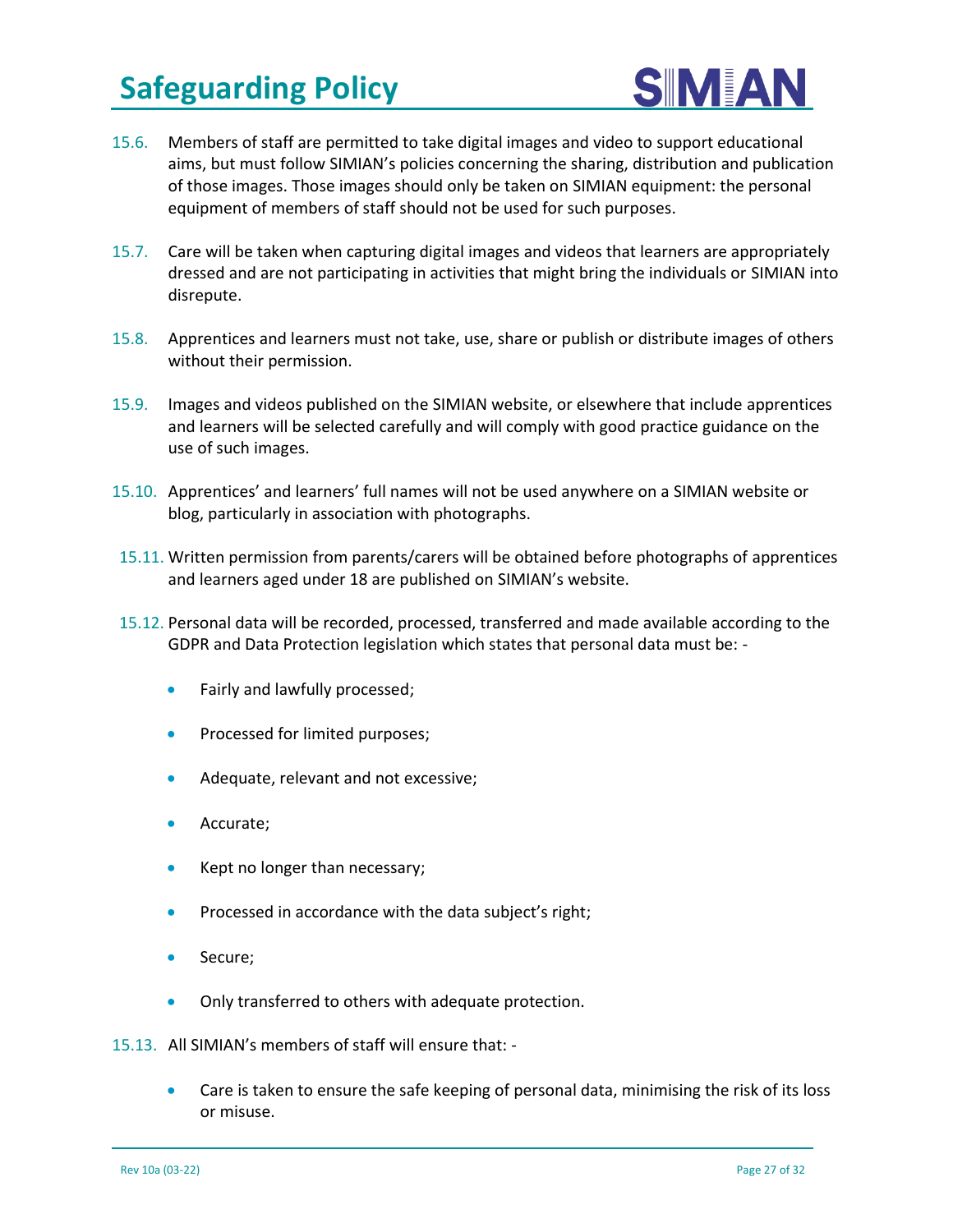

- Personal data is used or processed on secure password protected devices and that these devices are properly 'logged off' at the end of any session in which they are using personal data.
- When personal data is stored on any portable computer system, USB stick or any other removable media, the data must be encrypted and password protected, the device must be password protected (memory sticks/cards and other mobile devices cannot be password protected), the data must be securely deleted from the device, in line with SIMIAN's policy once it has been transferred or its use is completed.
- 15.14. When using communication technologies SIMIAN ensures the following good practice: -
	- The official SIMIAN e-mail service is regarded as safe and secure. Members of staff, apprentices and learners should therefore use only the SIMIAN e-mail service to communicate with others when on site, on SIMIAN business or on SIMIAN systems.
	- Members of staff will be responsible and liable for any content or language used in any e-mail sent or forwarded.
	- The e-mail system is a corporate tool and should be used as such. Disciplinary proceedings will result from any misuse. Users must immediately report the receipt of any e-mail that makes them feel uncomfortable, is offensive, threatening or bullying in nature and must not respond to any such e-mail.
- 15.15. Any digital communication between employees, learners or parents/carers must be professional. These communications may only take place on official SIMIAN systems. Personal e-mail addresses, text messaging or public chat/social network programmes must not be used for these communications.
- 15.16. Apprentices and learners will be taught about e-mail safety issues, such as risks attached to the use of personal details. They will be taught strategies to deal with inappropriate e-mails and be reminded of the need to write e-mails clearly and correctly and not include any unsuitable or abusive material.
- 15.17. SIMIAN has in place appropriate filters and monitoring systems to protect learners from harmful online materials.

SIMIAN has in place appropriate filters and monitoring systems to protect learners from harmful online materials.

15.18 Personal information will not be posted on SIMIAN website and only official e-mail addresses should be used to identify members of staff.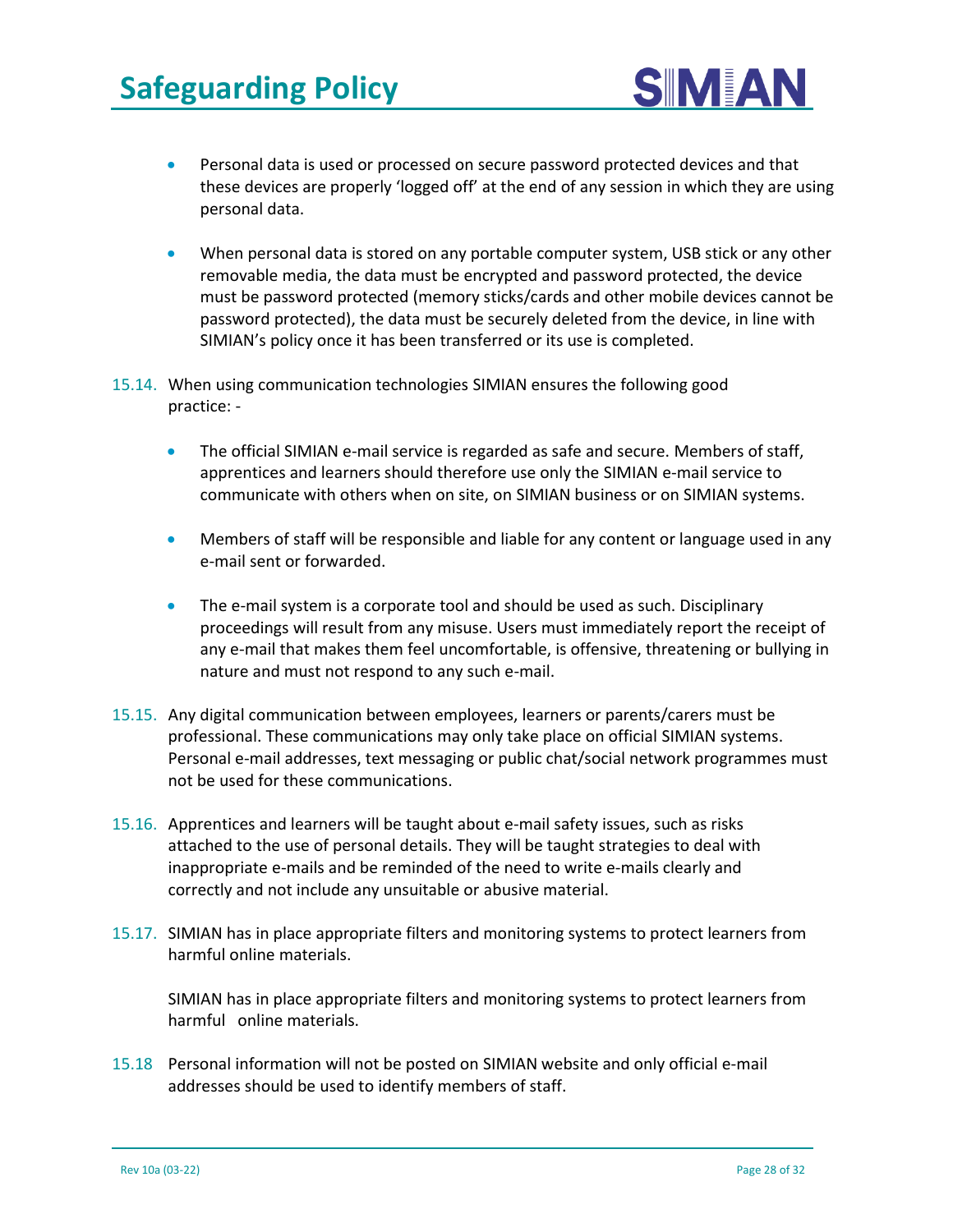

15.19 SIMIAN systems are only to be used for agreed, appropriate and suitable work-related activities. Internet activity which is considered unsuitable or inappropriate will not be allowed and if discovered will lead to disciplinary action. Internet activity which is illegal will be reported and could lead to criminal prosecution. In the event of an e-safety incident, it is important that there is a considered, coordinated, and consistent approach.

#### **16. Recording Images of Young People or Adults at Risk**

- 16.1. SIMIAN views recording images and videos of young people and adults at risk to create a learning portfolio and gain a qualification as beneficial as it is crucial for progression in their qualification. These images and videos are solely used as evidence in their portfolio. SIMIAN believes that the benefits of recording images and videos in a responsible manner outweigh the potential concerns listed below.
- 16.2. In order to understand the reasons for the various rules and restrictions relating to the recording of images and videos it is important to understand how they can be misused.
- 16.3. The key concerns regarding the use of images of young people and adults at risk are:
	- People taking inappropriate photographs or recorded images of young people and adults at risk;
	- The possible identification of young people and adults at risk when a photograph is accompanied by inappropriate information. In particular, this can be used to give credence to a stranger pretending that they know a young people and adult at risk with a view to abduction or grooming or may allow an estranged parent to track down young people and adults at risk in contravention to a court order;
	- The inappropriate use, adaptation or copying of images for use on websites showing child abuse images;
	- Anybody who wants to take photographs or otherwise record images must have a valid reason for doing so;
	- The photographer/camera person should make themselves known to the organiser or person in charge;
	- Prior to taking any images, the photographer/camera person must have bona fide identification and be able to produce it on request.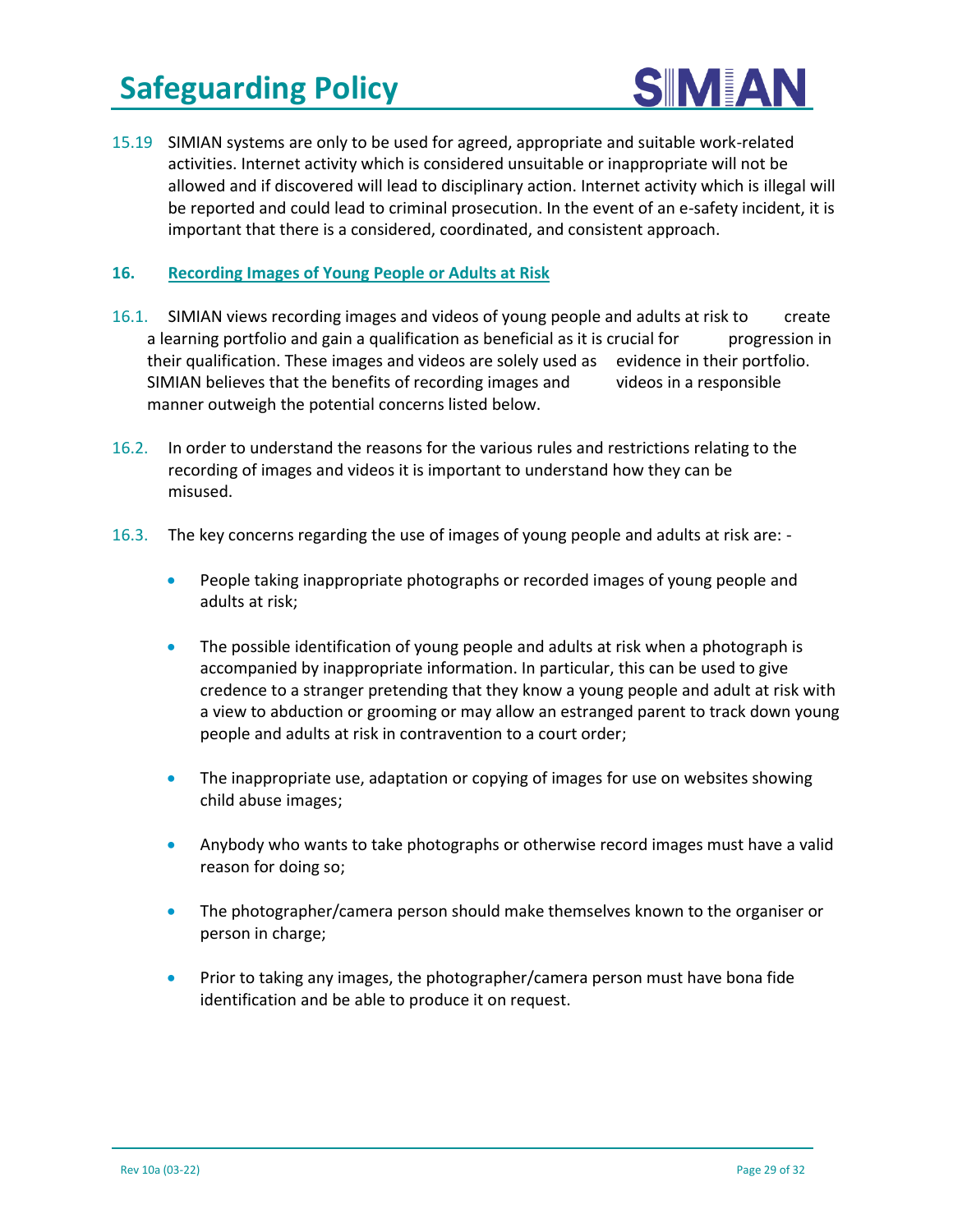

#### **17 Contact Numbers**

- **17.1.** The following are useful contact numbers:
	- SIMIAN Designated Safeguarding Officer **Tim Gibbs – 07825 643084**
	- SIMIAN Deputy Designated Safeguarding Officer **Jessica Hollowell - 07738 417896**
	- E-mail: **[safeguarding@simian-risk.com](mailto:safeguarding@simian-risk.com)**
	- Warrington Public Protection Intelligence Unit 01606 363854
	- Warrington Local Authority Designated Officer Beki Byron, lado@warington.gov.uk – 01925 443101
	- Warrington Children Safeguarding Board 01925 443126, (01925 444400 out of hours)
	- Email: [wscb@warrington.gov.uk](mailto:wscb@warrington.gov.uk) (non-urgent cases only)
	- Warrington Adults Social Care Team 01925 444239 (01925 444400 out of hours)
	- Waltham Forest Multi Agency Safeguarding Hub 020 8496 2310 (020 8496 3000 out of hours), [MASHrequests@walthamforest.gov.uk](mailto:MASHrequests@walthamforest.gov.uk)
	- Waltham Forest Safeguarding Children's Board Zahra Jones, Strategic Partnership Coordinator on 07968 693 191
	- The NSPCC Child Protection 24-hour Helpline 0808 800 5000

#### **18 Review**

**18.1.** This Policy will be reviewed no later than March 2023.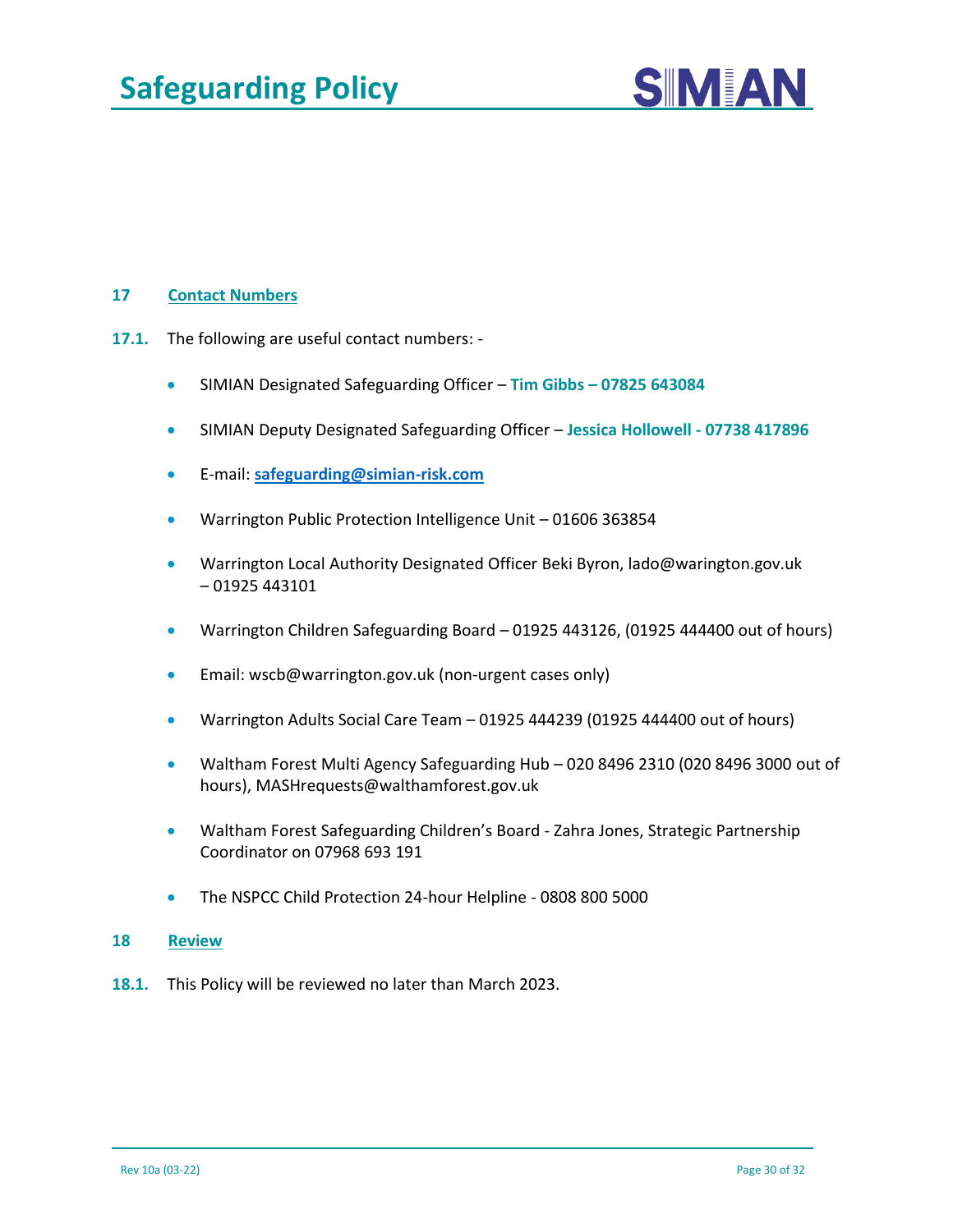# **Safeguarding Action Flowchart**

# **SIMJAN**

To be read in conjunction with the company's Safeguarding Policy and Procedures